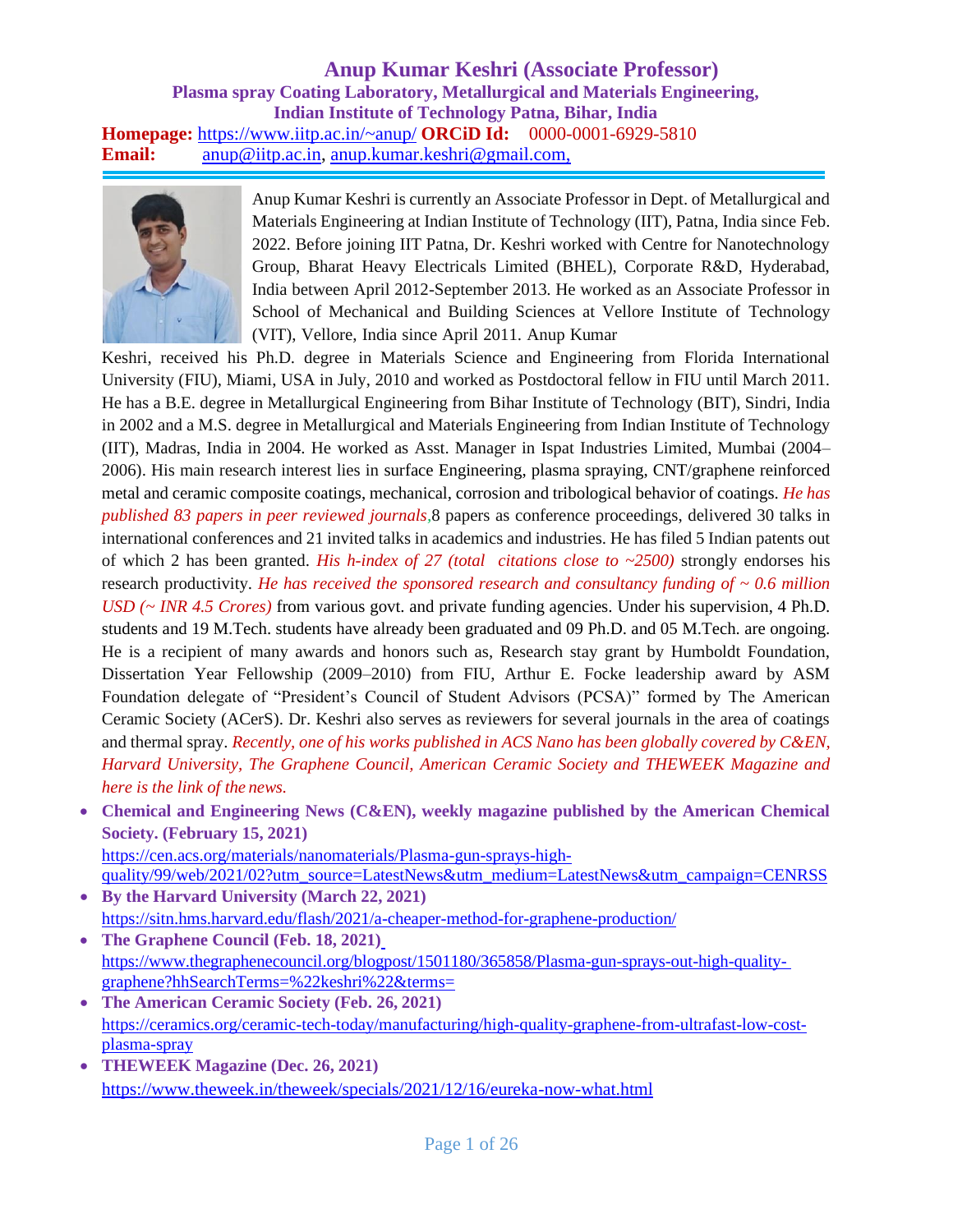# **EDUCATION**

| Doctor of Philosophy (Ph.D.)<br>Materials Science and Engineering  | Sept. 2006 – July 2010<br>Dept. of Mechanical and Materials Engg., Florida<br>Int'l University, Miami, Florida, USA                                                                                                                                                                                                                                                                                       |
|--------------------------------------------------------------------|-----------------------------------------------------------------------------------------------------------------------------------------------------------------------------------------------------------------------------------------------------------------------------------------------------------------------------------------------------------------------------------------------------------|
| Master of Science (M.S.)<br>Metallurgical and Materials Eng.       | Aug. $2002 - July 2004$<br>Department of Metallurgical and Materials Eng,<br>Indian Institute of Technology (IIT), Madras, India.                                                                                                                                                                                                                                                                         |
| Bachelor of Engineering (B.E.)<br><b>Metallurgical Engineering</b> | $July1998 - July 2002$<br>Department of Metallurgical Engineering, Bihar<br>Institute of Technology (now Birsa Institute of<br>Technology, BIT), Sindri, India                                                                                                                                                                                                                                            |
| PROFESSIONAL EXPERIENCE                                            |                                                                                                                                                                                                                                                                                                                                                                                                           |
| Feb. 2022-Continuing                                               | <b>Associate Professor</b><br>Dept. of Metallurgical and Materials Engineering<br>Indian Institute of Technology, Patna                                                                                                                                                                                                                                                                                   |
| October 2013- Feb. 2022                                            | <b>Assistant Professor</b><br>Dept. of Metallurgical and Materials Engineering<br>Indian Institute of Technology, Patna                                                                                                                                                                                                                                                                                   |
| April 2012 – September 2013                                        | Senior Engineer<br>Center for Nanotechnology, Corporate R&D, Bharat Heavy<br>Electricals Limited (BHEL), Hyderabad, India. (~10 billion USD<br>Company)<br>Project:<br>High<br>Strength<br>Wear<br>Resistance<br>Conventional/Nanostructured Grinding Rolls in Bowl Mill for<br>Coal Pulverizer for Thermal Power Plant Applications.<br>Project Outlay: $\sim$ Rs. 2.75 Crores ( $\sim$ 0.5 million USD) |
| March 2011 – March 2012                                            | Associate Professor, Vellore Institute of Technology (VIT),<br>Vellore, Tamil Nadu, India<br><b>Project:</b> Plasma Processing of Nanomaterials for Functional<br>Applications-Invited Review Paper.<br>Instructor for Several Courses like Materials Engineering &<br>Technology, Surface Modification Technology, Nanomaterials                                                                         |
| July 2010 – March 2011                                             | Post Doctoral Researcher, Plasma Forming Laboratory & High<br>Tribology Laboratory,<br>Florida International<br>Temperature<br>University, Miami, Florida, USA<br>Project: Splat Morphology of Plasma Sprayed Aluminum Oxide<br>Reinforced with Carbon Nanotube                                                                                                                                           |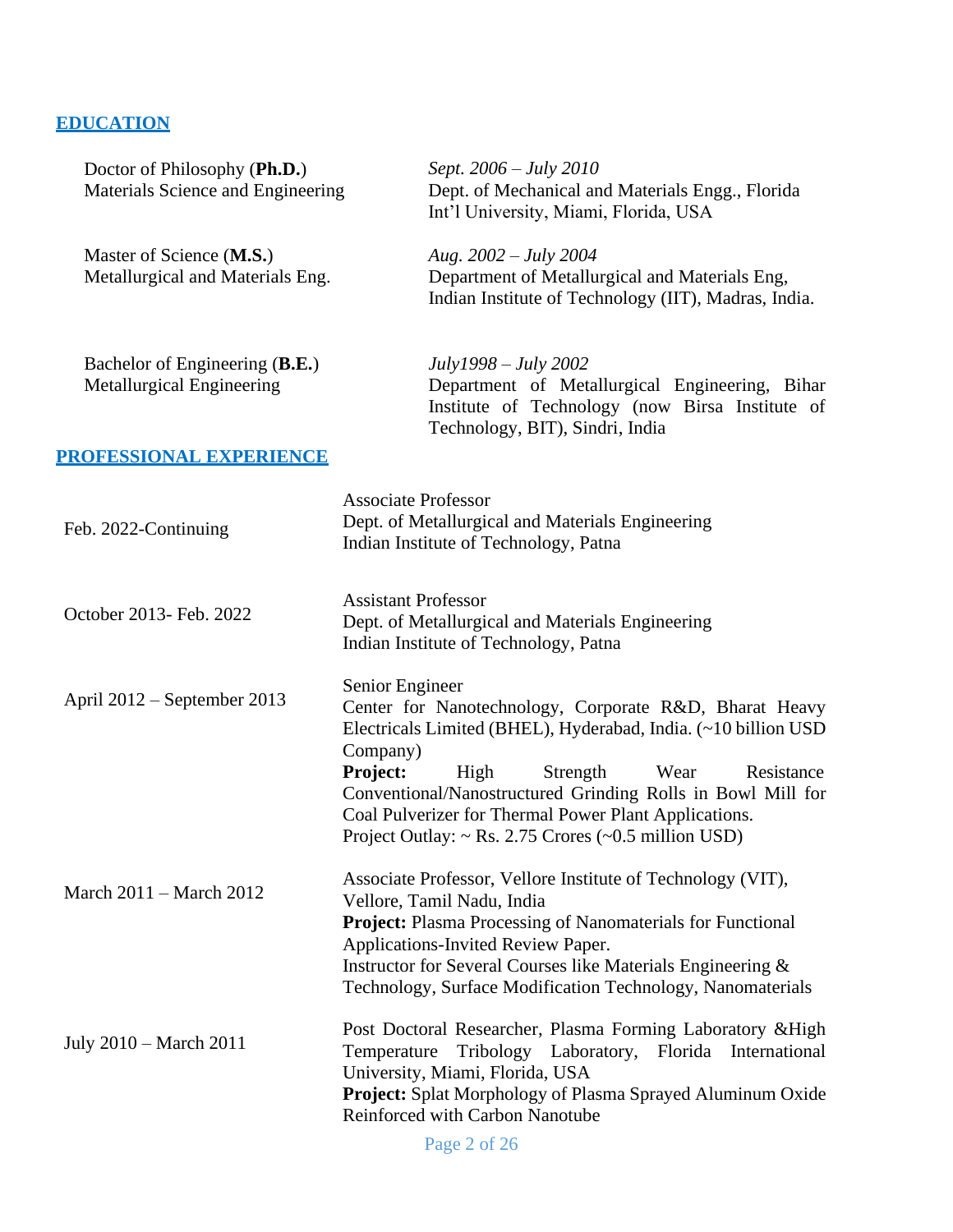|                         | Research Assistant, Department of Mechanical and Materials                                                                                                                            |  |  |  |  |
|-------------------------|---------------------------------------------------------------------------------------------------------------------------------------------------------------------------------------|--|--|--|--|
| Aug. $2007 - Aug. 2010$ | Engineering, Florida International University, Miami, Florida,<br>USA.                                                                                                                |  |  |  |  |
|                         | <b>Project:</b> Development of Process Map for Synthesizing High<br>Density Aluminum Oxide-Carbon Nanotube Coating by Plasma<br>Spraying with Improved Mechanical and Wear Properties |  |  |  |  |
| Sept 2006 – July 2007   | Teaching and Research Assistant, Department of Mechanical<br>and Materials Engineering, Florida International University,<br>Miami, Florida, USA                                      |  |  |  |  |
| Aug. $2004 - Aug. 2006$ | Assistant Manager, Six Sigma and Research and Development<br>Division, Ispat Industries Limited (IIL), Mumbai. India                                                                  |  |  |  |  |

# **RESEARCH INTERESTS AND EXPERTISE**

- *1. Surface Engineering*
- **2.** *Plasma spraying,* Process-structure-property relationship of plasma sprayed ceramic coatings.
- **3.** 2D Materials (Graphene)
- **4.** Mechanical and Tribological behavior of coatings
- *5. Metal and Ceramic Matrix nanocomposite Coatings*
- **6.** Fundamental study on plasma sprayed single splat and its mechanical characterization.
- **7.** Room temperature and high temperature tribological behavior of composite materials.
- **8.** In-flight particle diagnostic in plasma spraying and optimization of plasma process parameters

# **ACADEMIC AWARDS AND HONORS**

Graphene work published in *ACS Nano* has been covered by

• (C&EN) Chemical and Engineering News, weekly magazine published by American Chemical Society

https://cen.acs.org/materials/nanomaterials/Plasma-gun-sprays-high-

quality/99/web/2021/02?utm\_source=LatestNews&utm\_medium=LatestNews&utm\_campaign=C **ENRSS** 

- By the Harvard University https://sitn.hms.harvard.edu/flash/2021/a-cheaper-method-for-graphene-production/
- The Graphene Council https:/[/www.thegraphenecouncil.org/blogpost/1501180/365858/Plasma-gun-sprays-out-high](http://www.thegraphenecouncil.org/blogpost/1501180/365858/Plasma-gun-sprays-out-high-)quality-graphene
- The American Ceramic Society https://ceramics.org/ceramic-tech-today/manufacturing/high-quality-graphene-from-ultrafastlow-cost-plasma-spray
- **THEWEEK Magazine (Dec. 26, 2021)** [https://www.t](http://www.theweek.in/theweek/specials/2021/12/16/eureka-now-what.html)heweek[.in/theweek/specials/2021/12/16/eureka-now-what.html](http://www.theweek.in/theweek/specials/2021/12/16/eureka-now-what.html)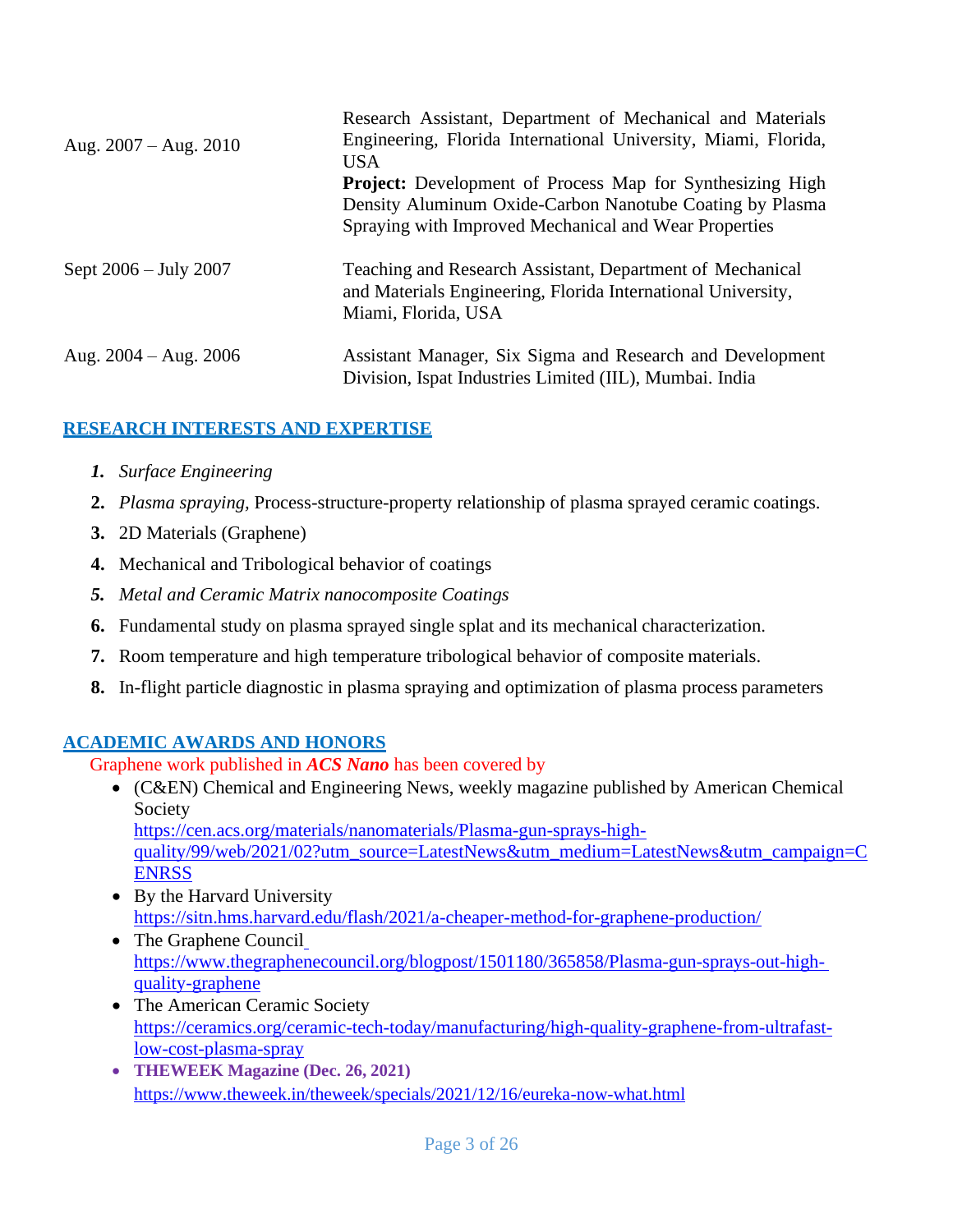- *Served as Member in "Project Evaluation Committee" appointed by Technology Development Board.*
- *Research Stay Grant of Euro 1232.00 by Alexander Von Humboldt (AvH) foundation Germany* under Connect Programme for collaborating with University of Kassel, Germany for December 11- 21, 2018.
- *Invitation for attending the 10th Indo-German Frontiers of Engineering Symposium 2018* at Potsdam, Germany between May 24-27, 2018
- *Served as E***xternal examiner for the PhD thesis defense** of Mr. Raj Kumar, Department of Metallurgical and Materials Engineering, **IIT Roorkee**, September 17, 2018
- *Dissertation Year Fellowship award:* University Graduate School, Florida International University for 2009-2010
- *Arthur E. Focke* leadership award by ASM Foundation for attending the leadership camp during Summer-2008 at University of Illinois, Urbana Champaign.
- Delegate of "*President's Council of Student Advisors (PCSA)*" formed by The American Ceramic Society (ACerS)
- *First* in Regional Technical presentation competition organized by Material Advantage at FIU, on 16th Nov. 2007.
- *First* in Student Technical Poster competition organized by Material Advantage at FIU, on 17th Nov. 2006.
- *"Mr. Anup makes ISPAT proud"* article came in ISPAT HR buzz Dec '04 issue for representing Ispat at
- "TRANSMAT EXPO-2004" International Conference.
- Served as *Secretary and Chair* of Material Advantage chapter in 2007-2009 at FIU, Miami, Florida, USA
- *Executive member* of Cry America, FIU, Miami, Florida, USA
- Served as an *Executive Committee Member*, Indian Society of Technical Education, B.I.T Sindri
- Chapter, India

### **PATENTS FILED**

- 1. Bijalwan, P. K.; Banerjee, A.; Dan, A.; Pandey, K. K.; **Keshri, A. K.**: A method for depositing hydrophobic metallic coating on a substrate. Submitted as: Indian Patent (Application No.: 202131014777, application date 31.03.2021) (Jointly with Tata Steel Limited)
- 2. Alok Bhadauria, Ashutosh Tiwari, Shipra Bajpai, Ambreen Nisar, Anup Kumar Keshri, Kantesh Balani, Bimodal structure based thermal barrier coating composition, process for preparation thereof, and substrate coated therewith Submitted as: Indian Patent (Application No.: 202111039562, application date 1.09.2021) (Jointly with IIT Kanpur)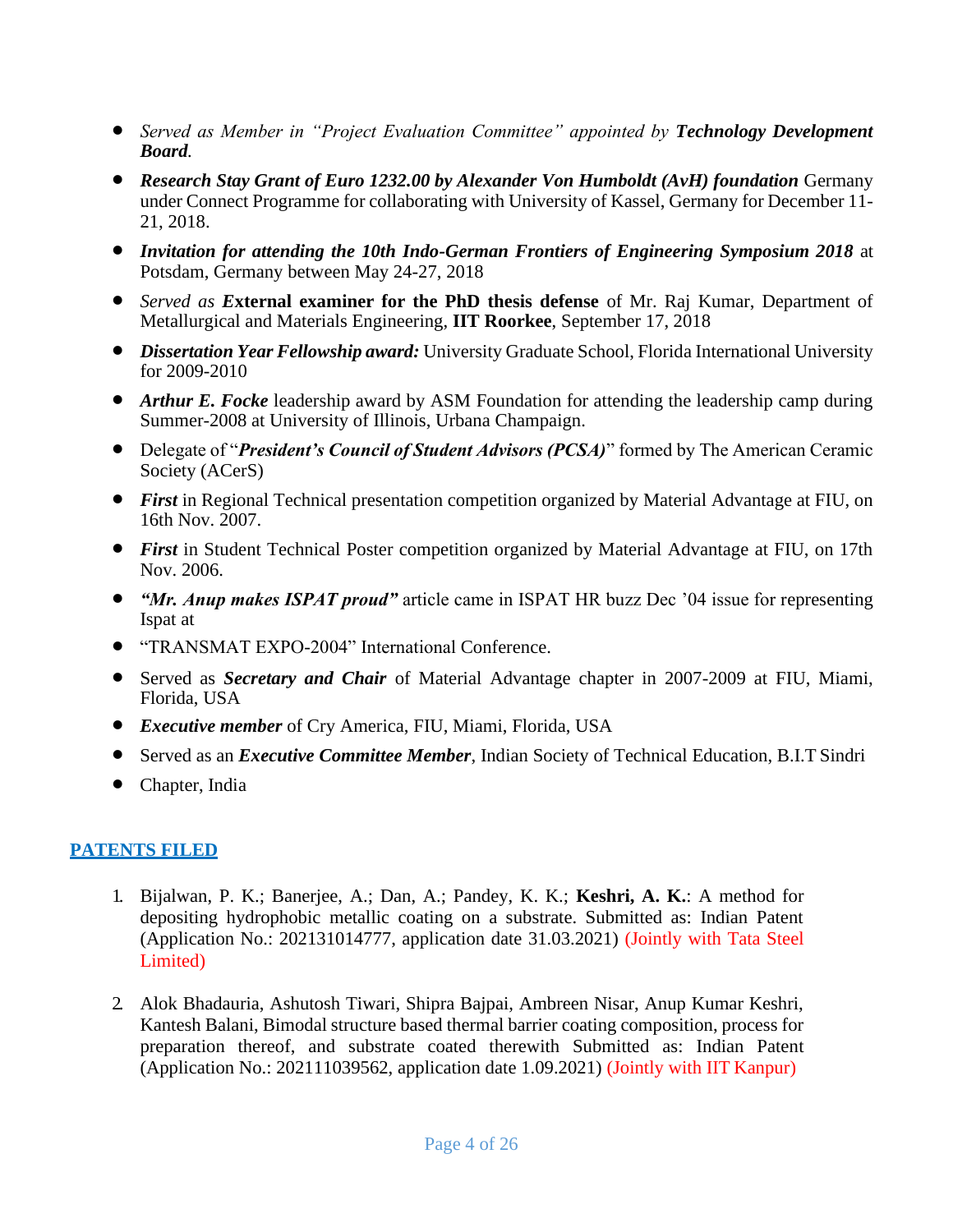- 3. Anup Kumar Keshri, Pushpender Singh, Aminul Islam, Krishna Kant Pandey, Satya Gowtam Dommeti Plasma Sprayed Carbon Nanotube Reinforced Molybdenum Disulphide Anti-Friction Coating, Submitted as: Indian Patent (Application No.: 202111042583, application date: 20.09.2021) (Jointly with Naval Research Board (NRB), DRDO)
- 4. Madiraju, A.V.; Taneja, K.; Seelaboyina, R.; Kumar, M.;Mahajan, S. B.; **Keshri, A.K.**  (2019): Microwave synthesis of CZTS in aqueous media and preparation of printable inks for thin film solar application. Indian Patent (Patent No. 317841).
- 5. Seelaboyina, R.; Madiraju, A.V.;Kumar, M.; Taneja, K.; **Keshri, A.K.**; Mahajan, S.; Singh, K. (2019): A Microwave assisted synthesis method to produce high dielectric constant perovskite structured CCTO powder in nano (20-100 nm) and micro (1-5 micron) form. Indian Patent (Patent No. 318023)
- 6. **Keshri, A. K.**; Seelaboyina, R.; Kumar**,** M.; Mahajan, S.; Madiraju, A.V.; Taneja, K.; Singh, K.: A fabrication process for high strength wear resistance grinding rolls with enhanced performance and higher operational life. Submitted as: Indian Patent (Application No.: 479/Kol/2013, application date 29.04.2013).
- 7. Taneja, K.; Madiraju, A.V.; Seelaboyina, R.; Kumar, M.;Mahajan, S.B.; **Keshri, A. K.**: A method of depositing a thin layer of semiconductor material by selective heating of a microwave absorbing substrate to reduce deposition time. Submitted as: Indian Patent(Application No. 485/Kol/2013, application date 29.04.2013).

#### **PATENT FILING in Feb. 2022 (Under approval from IIT Patna and CUMI)**

8. Aminul Islam, Anup Kumar Keshri, Bala Raghupathy, Sivakumaran M V, Robust Ceramic Membrane with Higher Water Flux at Low Transmembrane Pressure, Lower Fouling and higher Reusability: Towards Industrialization (Jointly with Carborundum Universal Limited)

# **PAPERS IN PEER REVIEWED INTERNATIONAL JOURNALS**

- **1.** Rahul Verma, Swati Sharma, Biswajyoti Mukherjee, Pushpender Singh, Aminul Islam, **Anup Kumar Keshri**, Microstructural, Mechanical and Marine Water Tribological properties of Plasma-Sprayed Graphene Nanoplatelates reinforced Al2O3-40/ wt.% TiO2 Coating, **Journal of European Ceramics Society** (2022) in Press, [doi.org/10.1016/j.jeurceramsoc.2022.02.014](https://doi.org/10.1016/j.jeurceramsoc.2022.02.014)
- **2.** Aminul Islam, Akanksha Sharma, Pushpender Singh, Niranjan, Anup Kumar Keshri, Plasmasprayed CeO<sub>2</sub> Overlay on YSZ Thermal Barrier Coating: Solution for resisting molten CMAS Infiltration, Under Revision in Ceramics International (2022), in Press, doi.org/[10.1016/j.ceramint.2022.01.352](https://doi.org/10.1016/j.ceramint.2022.01.352)
- **3.** Aminul Islam, Biswajyoti Mukherjee, Krishna Kant Pandey, and *Anup Kumar Keshri*, Ultra-Fast, Chemical-Free, Mass Production of High Quality Exfoliated Graphene, **ACS Nano,**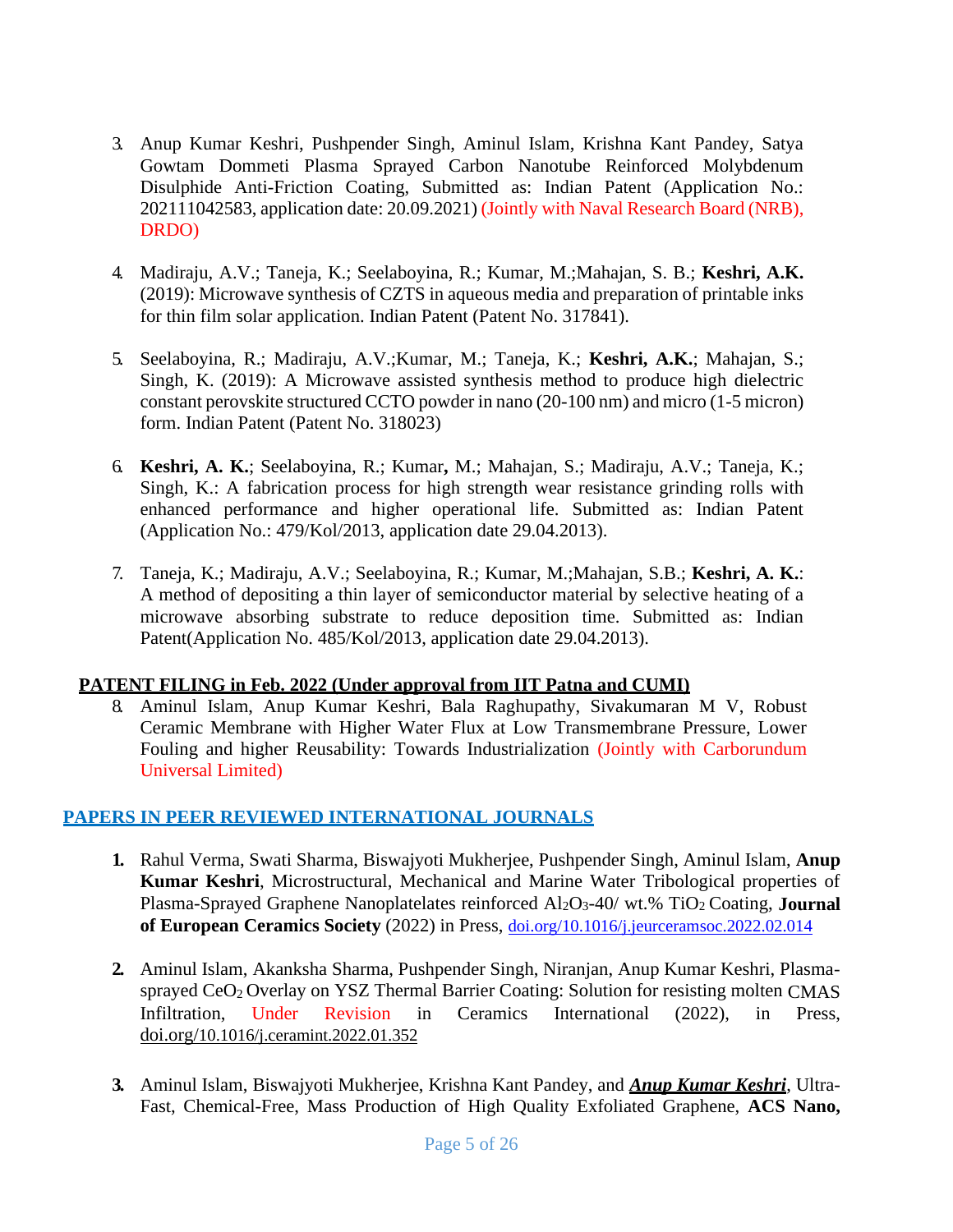2021, 15, 1, 1775–1784

- **4.** Sumit Choudhary, Aminul Islam, Biswajyoti Mukherjee, Julia Richter, TizianArold, Thomas Niendorf, *Anup Kumar Keshri*, Plasma Sprayed Lanthanum Zirconate Coating over Additively Manufactured Carbon Nanotube reinforced Ni-based Composite: Unique performance of Thermal Barrier Coating System without Bondcoat, **Applied Surface Science**, 550, 2021, 149397.
- **5.** Krishna Kant Pandey, Pushpender Singh, Abhishek Pathak, Pavan Bijalwan, Monojit Dutta, Atanu Banerjee, and *Anup Kumar Keshri*, Tailoring the mechanical, tribological and corrosion behaviour of Fe-based metallic glass coating synthesized using atmospheric plasma spraying" (2022) **Journal of Thermal Spray technology**, Accepted (In Press)
- **6.** Rahul Davis, Abhishek Singh, Kishore Debnath, Roberta Maia Sabino, Ketul Popat, Paulo Soares, Anup Kumar Keshri, Bhaskar Borgohain, Enhanced Micro-Electric Discharge Machining-Induced Surface Modification on Biomedical Ti-6Al-4V Alloy, **Journal of Manufacturing Science and Engineering** (2022), DOI.org/10.1115/1.4053110
- **7.** Abhishek Pathak, Biswajyoti Mukherjee, Krishna Kant Pandey, Aminul Islam, Pavan Bijalwan, Monojit Dutta, Atanu Banerjee and *Anup Kumar Keshri*, Process–structure– property relationship for plasma-sprayed iron-based amorphous/crystalline composite coating,International **Journal of Minerals, Metallurgy and Materials** (2022),
- **8.** Swarnima Singh, Krishna Kant Pandey, Vamsi Krishna Balla, Mitun Das, *Anup Kumar Keshri*, Corrosion, Wear and in-vitro Biocompatibility Property of Surface Mechanical Attrition Treatment processed Ti-6Al-4V Alloy, Accepted for Publications in JOM (2021).
- **9.** Swarnima Singh, Swati Sharma, *Anup Kumar Keshri*, Tribological Behaviour of Plasma-Sprayed Graphene Nanoplatelets Reinforced Hydroxyapatite Nanocomposite Coating, Transactions of the Indian Institute of Metals (2021), DOI:org/10.1007/s12666-021-02367-7
- **10.** Krishna Kant Pandey, Dipak Kumar Shukla, Rahul Verma, *Anup Kumar Keshri*\* Mechanical Property and Adhesion Strength of Carbon Nanofillers Reinforced Alumina Single Splats using In-situ Picoindentation and Nanoscratch Test, Ceramics International, 47, 2021, 26800- 26807.
- **11.** Dipak Kumar Shukla, Biswajyoti Mukherjee, Aminul Islam, *Anup Kumar Keshri*, Peculiar high temperature tribological behaviour of plasma sprayed graphene nanoplatelets reinforced cerium oxide coatings, Ceramics International, 47, 2021, 17809-17812.
- **12.** Krishna Kant Pandey, Swarnima Singh, Sumit Choudhary, Cheng Zhang, Arvind Agarwal, Lu Hua Li, Ying Chen, *Anup Kumar Keshri*, Microstructural and mechanical properties of plasma sprayed boron nitride nanotubes reinforced alumina coating, **Ceramics International** 47, 2021, 9194-9202.
- **13.** Krishna Kant Pandey, Ravi Kumar Singh, OS Asiq Rahman, Sumit Choudhary, Rahul Verma,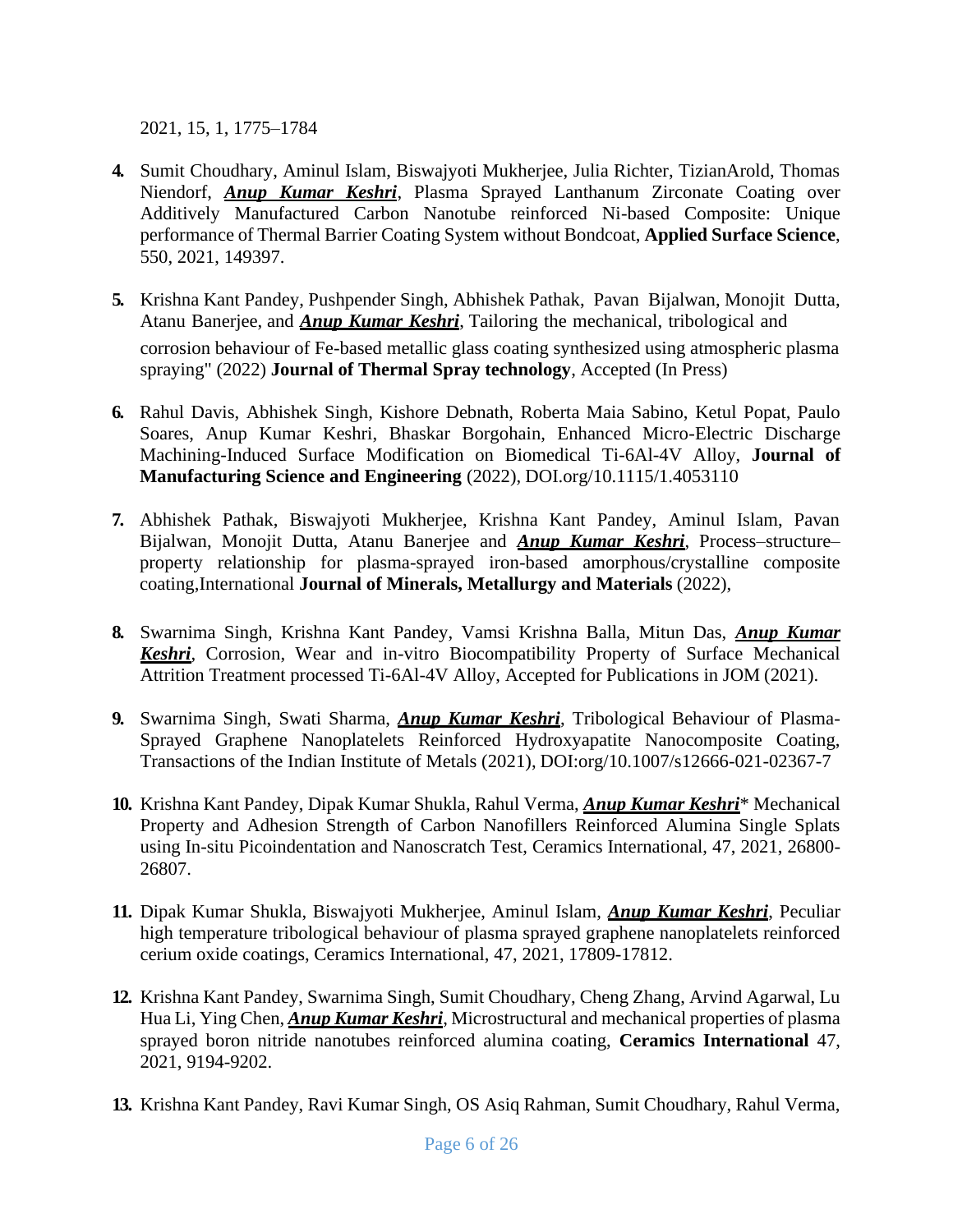*Anup Kumar Keshri*, Insulator-conductor transition in carbon nanotube and graphene nanoplatelates reinforced plasma sprayed alumina single splat: Experimental evidence by conductive atomic force microscopy, **Ceramics International** 46, 2020, 24557- 24563.

- **14.** OS Asiq Rahman, Biswajyoti Mukherjee, Sony Priyadershini, Madhu Ranjan Gunjan, Rishi Raj, ST Aruna, *Anup Kumar Keshri*, The Investigating the Wetting Phenomena and Fabrication of Sticky, Para-hydrophobic Cerium Oxide Coating, **Journal of the European Ceramic Society**(2020), DOI: 10.1016/j.jeurceramsoc.2020.06.028
- **15.** Swarnima Singh, Krishna Kant Pandey, Siva Kumar Bose, *Anup Kumar Keshri*, The Role of surface nanocrystallization on corrosion properties of low carbon steel during surface mechanical attrition treatment, **Surface & Coatings Technology** (2020), DOI: 10.1016/j.surfcoat.2020.125964
- **16.** Swarnima Singh, Krishna Kant Pandey, *Anup Kumar Keshri*, The Effect of Plasma Power on Corrosion Behaviour of Plasma Sprayed Hydroxyapatite Coatings, **Metals and Materials International** (2020), DOI: 10.1007/s12540-020-00704-x
- **17.** Aarthi Uthayakumar, Arunkumar Pandiyan, Sribalaji Mathiyalagan,*Anup Kumar Keshri*, and Suresh Babu Krishna Moorthy, The Effect of Space Charge on Blocking Grain Boundary Resistance in Yttrium Doped Barium Zirconate Electrolyte for Solid Oxide Fuel Cells, **The Journal of Physical Chemistry C** (2020), DOI: 10.1021/acs.jpcc.0c00166
- **18.** Swarnima Singh, Krishna Kant Pandey, Aminul Islam, *Anup Kumar Keshri*, Corrosion behaviour of plasma sprayed graphene nanoplatelets reinforced hydroxyapatite composite coatings in simulated body fluid, **Ceramics International** (2020) doi.org/10.1016/j.ceramint.2020.02.139
- **19.** Swarnima Singh, Krishna Kant Pandey, Asiq Rahman O S, Swati Haldar, DebrupaLahiri and *Anup Kumar Keshri*, "Investigation of crystallinity, mechanical properties, fracture toughness and cell proliferation in plasma sprayed graphene nano platelets reinforced hydroxyapatite coating 2020 Mater.", **Materials research express** (2020) https://doi.org/10.1088/2053- 1591/ab6c23
- **20.** Shreshtha Ranjan, Biswajyoti Mukherjee, Aminul Islam, Krishna Kant Pandey, Rohit Gupta, *Anup Kumar Keshri*, "Microstructure, Mechanical and High Temperature Tribological Behaviour of Graphene Nanoplatelets reinforced Plasma Sprayed Titanium Nitride Coating", **Journal of the European Ceramic Society** (2019) doi.org/10.1016/j.jeurceramsoc.2019.10.043
- **21.** Krishna Kant Pandey, Aminul Islam, Rakesh Kumar, Rahul Ghosh, Venugopal Arjunan, and *Anup Kumar Keshri*, Role of the Hybrid Addition of Carbon Nanotubes and Graphene Nanoplatelets on the Corrosion Behavior of Plasma-Sprayed Aluminum Oxide Nanocomposite Coating, **Advanced Engineering Materials** (2019) DOI: 10.1002/adem.201900763
- **22.** Rakesh Kumar, Krishna Kant Pandey, Aminul Islam, *Anup Kumar Keshri*, Graphene nanoplatelets: A promising corrosion inhibitor and toughening inclusion in plasma sprayed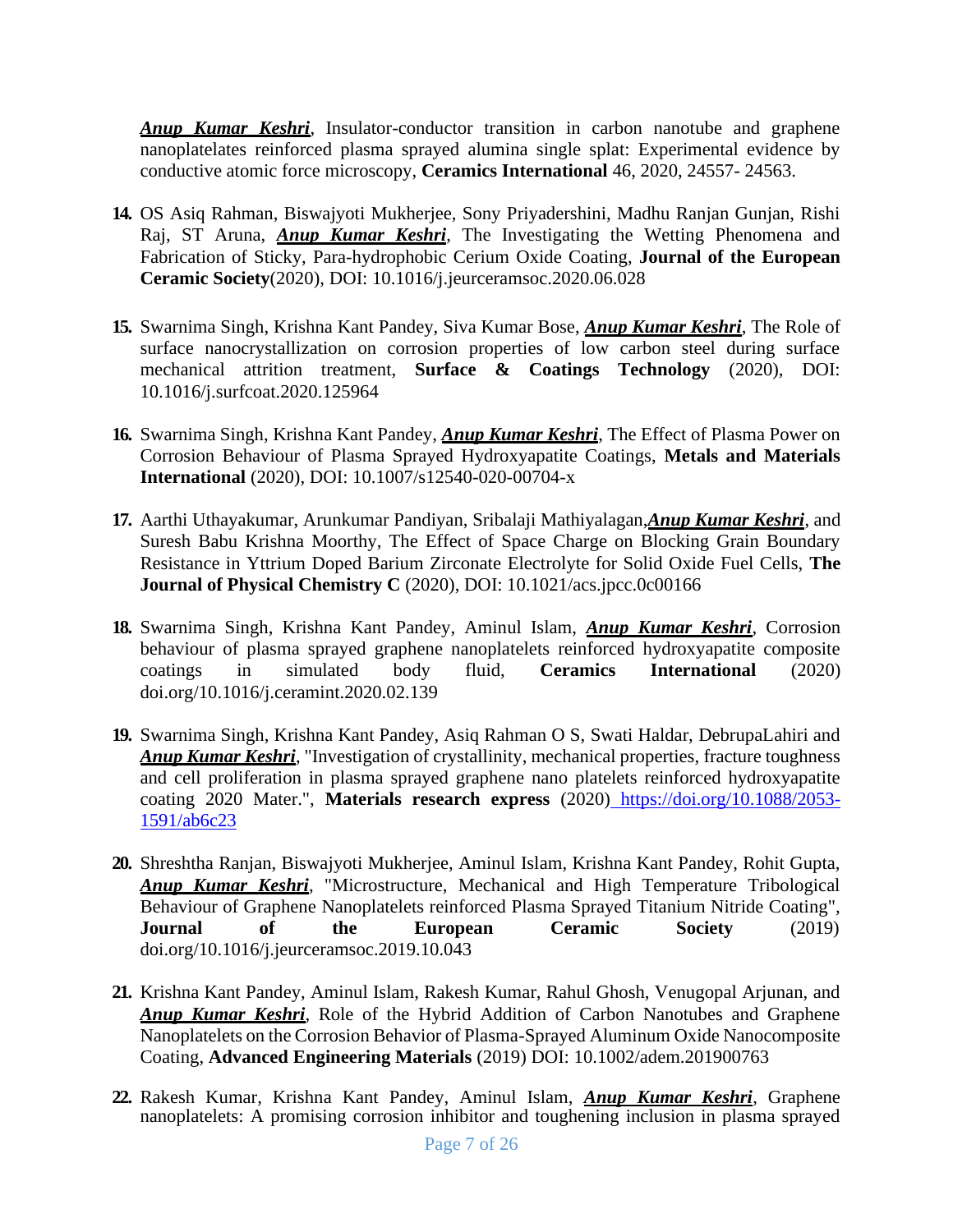cerium oxide coating, *Journal of Alloys and Compounds*, 809, (2019), 1-10, (IF- 4.175, h5 index-73)

- **23.** Pavan Bijalwan, Krishna Kant Pandey, Biswajyoti Mukherjee, Aminul Islam, Abhishek Pathak, Monojit Dutta, *Anup Kumar Keshri***,** Tailoring the Bimodal Zone in Plasma Sprayed CNT Reinforced YSZ Coating and its Impact on Mechanical and Tribological Properties, *Surface & Coatings Technology,* 377, (2019) 124870 (IF-3.192, h5 index-52)
- **24.** Atul Ranjan, Aminul Islam,Manabendra Pathak, Mohd. Kaleem Khan, *Anup Kumar Keshri*,Plasma sprayed copper coatings for improved surface and mechanical properties, *Vacuum*(2019) 168, 108834, (IF-2.515, h5 index-34)
- **25.** Biswajyoti Mukherjee, OS Asiq Rahman, Aminul Islam, Krishna Kant Pandey, *Anup Kumar Keshri,* "Deposition of multi-scale thickness graphene coating by harnessing extreme heat and rapid quenching: Towards Commercialization" **ACS Applied Materials and Interfaces** 2019 11, (2019) 25500−25507(IF: 8.457, h5 index: 147)
- **26.** A Pathak, M Sribalaji, KK Pandey, P Bijalwan, M. Dutta, *Anup Kumar Keshri,* "Microstructural Evolution and Fracture Toughness of Plasma Sprayed CNT Reinforced Yttria Stabilized Hafnia Coating" **International Journal of Applied Ceramic Technology**, 2019. https://doi.org/10.1111/ijac.13327(IF: 1.074, h5 index: 24)
- **27.** NitikaKundan, BiswajitParida, *Anup Kumar Keshri*, Prathvi Raj Soni, "Synthesis and characterization of the nanostructured solid solution with extended solubility of graphite in nickel by mechanical alloying" **International Journal of Minerals, Metallurgy, and Materials**, 2019, 26, 1031–1037.(IF: 1.221, h5 index: 19)
- **28.** Rohit Gupta, Aminul Islam, Krishna Kant Pandey, Shreshtha Ranjan, Ravi Kumar Singh, Biswajyoti Mukherjee, *Anup Kumar Keshri*, "In-situ oxide-free titanium nitride coating by conventional plasma spraying with improved properties" **Ceramics International** (2019), doi.org/10.1016/j.ceramint.2019.03.063, in press (IF :3.450, h5 index: 67)
- **29.** O. S. Asiq Rahman, Biswajyoti Mukherjee, Aminul Islam, *Anup Kumar Keshri*, "Instant Tuning of Superhydrophilic to Robust Superhydrophobic and Self Cleaning Metallic Coating: Simple, Direct, One-Step and Scalable Technique. **ACS Applied Materials and Interface** 11, (2019) 4616–4624 (IF: 8.456, h5 index: 147)
- **30.** S. Bhanuchandara,P. Arunkumar,M. Sribalaji,*Anup Kumar Keshri*,K. Suresh Babu, "Controlled growth of Ni/NiO composite nanoparticles and its influence on exchange anisotropy and spin glass features"*Journal of Alloys and Compounds*,780, (2019), 256- 265(IF-4.175, h5 index-73)
- **31.** Sony Priyadershini, O.S. Asiq Rahman, Krishna Kant Pandey, *Anup Kumar Keshri,* "Remarkable improvement in tribological behavior of plasma sprayed carbon nanotube and graphene nanoplatelates hybrid reinforced alumina nanocomposite coating",*Ceramics International*, (2018),doi.org/10.1016/j.ceramint.2018.12.043(IF: 3.450, h5 index:67)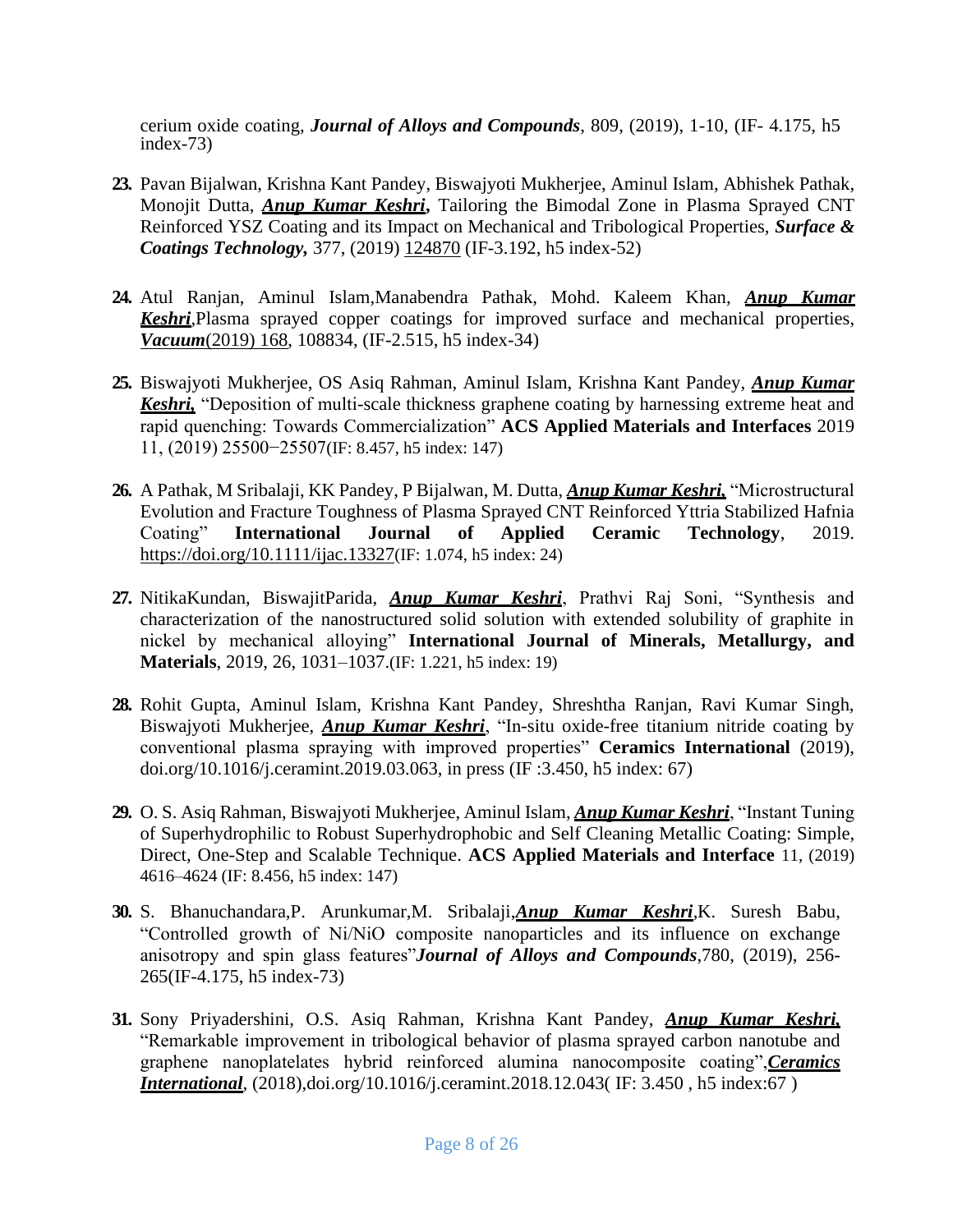- **32.** Biswajyoti Mukherjee, Aminul Islam, Krishna Kant Pandey, O.S. Asiq Rahman, Rishow Kumar, *Anup Kumar Keshri*, "ImpermeableCeO2 overlay for the protection of plasma sprayed YSZ thermal barrier coating from molten sulfate-vanadate salts" *Surface and Coating Technology*, In press, DOI:10.1016/j.surfcoat.2018.11.048(IF: 3.192 , h5 index: 53 )
- **33.** Aminul Islam. Kundan Kumar, Krishna Kant Pandey, Biswajyoti Mukherjee, O.S. Asiq Rahman, Anirban Chowdhury, *Anup Kumar Keshri*, "Exceptionallyhigh fracture toughness of carbon nanotube reinforced plasma sprayed lanthanum zirconate coatings" *Journal of Alloys and Compounds*, 777 (2019), 1133-1144(IF: 4.175, h5 index:82 )
- **34.** M. Sribalaji, Davinder Singh, Swarnima Singh, AminulIslam,Mayank Kumar Pandey, B. Viswanath,*Anup Kumar Keshri*, "A New Insight on the Role of 1-D and 2-D Reinforcements in TiC during High Temperature Plastic Deformation", *Ceramics International*, 44(2018), 18389-18399( IF: 3.450 , h5 index:67 )
- **35.** B. Mukherjee, R. Kumar, A. Islam, O. S. Asiq Rahman, *Anup Kumar Keshri*, "Evaluation of strength-ductility combination by in-situ tensile testing of graphene nano platelets reinforced shroud plasma sprayed Nickel-Aluminium coating", *Journal of Alloys and Compounds*, 765(2019), 1082-1089(IF:4.175, h5 index:73)
- **36.** Aditi Pandey, Anup Kumar Patel, Vikram Kumar, Rajeev Kumar Sharma, Satish Kanhed, Vinod Kumar Nigam, *Anup Kumar Keshri*, Arvind Agarwal, KanteshBalani, "Enhanced Tribological and Bacterial Resistance of Carbon Nanotube with Ceria-and Silver- Incorporated Hydroxyapatite Biocoating", *Nanomaterials,*(2018) *8*(6), 363(IF:4.034 , h5 index: 45)
- **37.** P. Arunkumar, U. Aarthi, M. Sribalaji, B. Mukherjee, *Anup Kumar Keshri*, Waqas Hassan Tanveer, Suk-Won Cha, K Suresh Babu, "Deposition rate dependent phase/mechanical property evolution in zirconia and ceria-zirconia thin film by EB-PVD technique" *Journal of Alloys and Compounds*, 765(2018), 418-427(IF:4.175, h5 index:73)
- **38.** Aminul Islam, Biswajyoti Mukherjee, M. Sribalaji, O.S. Asiq Rahman, P. Arunkumar, K. Suresh Babu,*Anup Kumar Keshri*,"Role of hybrid reinforcement of carbon nanotubes and graphene nanoplatelets on the electrical conductivity of plasma sprayed alumina coating", *Ceramics International*, Available online 5 December 2017.( IF: 3.450 , h5 index:67 )
- **39.** M.Sribalaji, Aminul Islam, Biswajyoti Mukherjee, Mayank Kumar Pandey, *Anup Kumar Keshri*, "Tailoring the thermal shock resistance of titanium carbide by reinforcement with tungsten carbide and carbon nanotubes", *Ceramics International*, 44 (2018), 2552-2562.( IF: 3.450 , h5 index:67 )
- **40.** OS Asiq Rahman, M Sribalaji, Biswajyoti Mukherjee, Tapas Laha, *Anup Kumar Keshri*, "Synergistic effect of hybrid carbon nanotube and graphene nanoplatelets reinforcement on processing, microstructure, interfacial stress and mechanical properties of  $A1_2O_3$ nanocomposites", *Ceramics International*, 44 (2018), 2109-2122.( IF: 3.450 , h5 index:67 )
- **41.** Biswajyoti, Mukherjee, Asiq Rahman O.S, Aminul Islam, Sribalaji M,*Anup Kumar Keshri,*  "Plasma sprayed carbon nanotube and graphene nanoplatelets reinforced alumina hybrid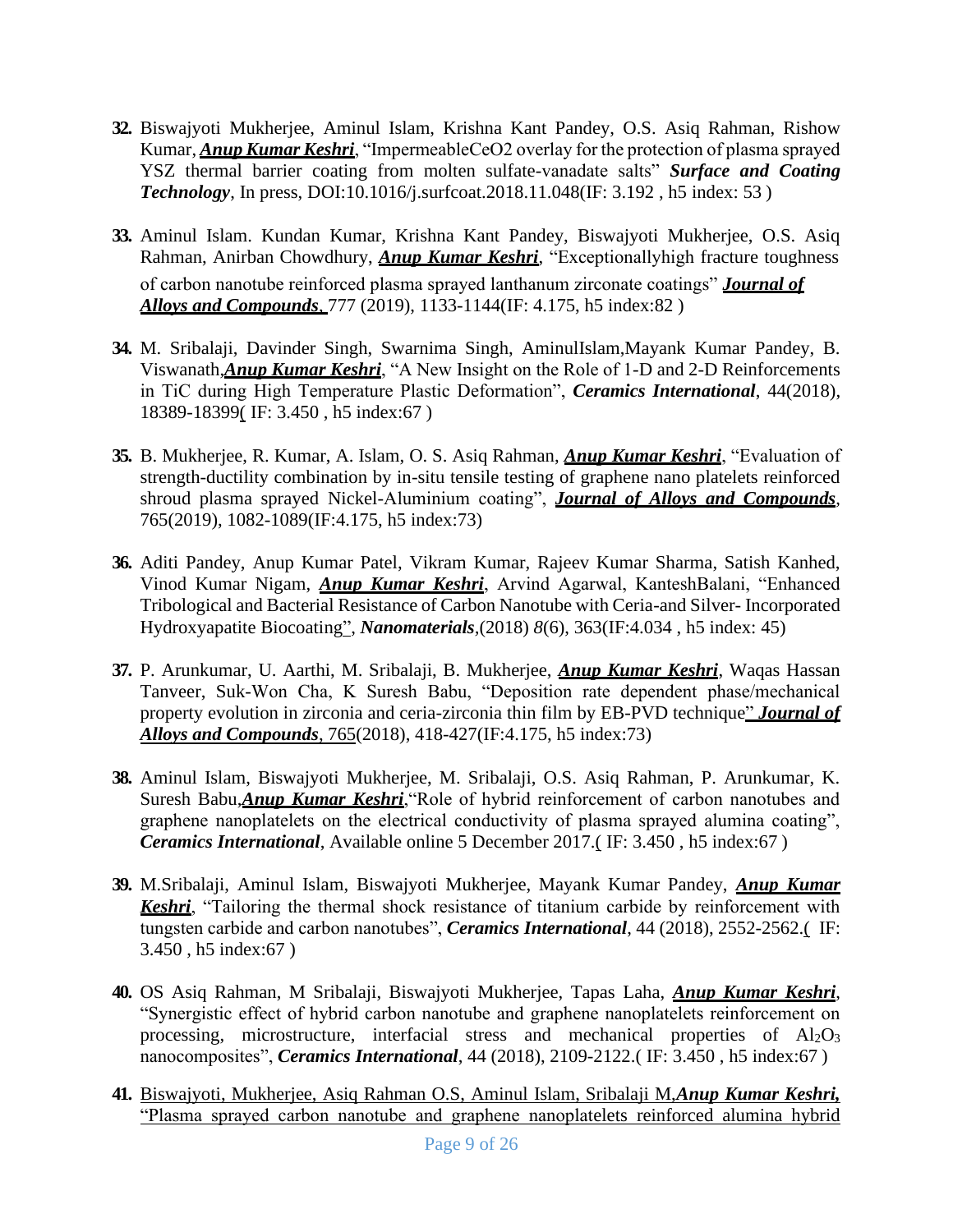composite coating with outstanding toughness", *Journal of Alloys and Compounds*, 727 (2017), 658-670**.**(IF:4.175, h5 index:73)

- **42.** P.Arunkumar, P Panda, M Sribalaji, R Ramaseshan, *Anup Kumar Keshri*, K S Babu, "Enhancing the oxygen ionic conductivity of (111) oriented  $Ce<sub>0.80</sub>Sm<sub>0.20</sub>O<sub>2-δ</sub>$  thin film through strain engineering", *ElectrochimicaActa*, 240 (2017), 437-446.(IF: 5.383, h5 index:91 )
- **43.** M Sribalaji, Biswajyoti Mukherjee, Aminul Islam, *Anup Kumar Keshri*, "Microstructural and Mechanical Behavior of Spark Plasma Sintered Titanium Carbide with Hybrid Reinforcement of Tungsten Carbide and Carbon Nanotubes", *Materials Science and Engineering: A*, 702 (2017), 10–21. (IF:4.081 , h5 index:67 )
- **44.** M. Sribalaji, Biswajyoti Mukherjee, Srinivasa Rao Bakshi, P. Arunkumar, K. Suresh Babu,*Anup Kumar Keshri,*"In-situ formed graphene nanoribbon induced toughening and thermal shock resistance of spark plasma sintered carbon nanotube reinforced titanium carbide composite", *Composites Part B: Engineering* 123 (2017) 227–240.(IF:6.864 , h5 index:82 )
- **45.** M. Sribalaji, O.S. Asiq Rahman, P. Arunkumar, K. Sureshbabu, Nitin P. Wasekar, G. Sundarajan, *Anup Kumar Keshri*, "Role of Silicon Carbide in Phase Evolution and Oxidation Behaviorof Pulse Electrodeposited Nickel-Tungsten Coating", *Metallurgical and Materials Transactions A*, (2016) 1-12.(IF:1.985 , h5 index:45 )
- **46.** AarthiUthayakumar, ArunkumarPandiyan, SribalajiMathiyalagan, Ashutosh Kumar, *Anup Kumar Keshri*, Shobit Omar, KanteshBalani, Suresh Babu Krishna Moorthy, "Interfacial Effect of Oxygen Ion Distribution on Conduction Mechanism in Strontium Added Ce $_{0.8}$ Sm $_{0.2}$ O2-δ/Na2CO3 Nanocomposite", *The Journal of Physical Chemistry C*, (2016)25068-25077. (IF:4.309 , h5 index:112 )
- **47.** Biswajyoti Mukherjee, O.S. Asiq Rahman, M. Sribalaji, Srinivasa Rao Bakshi, *Anup Kumar Keshri*, "Synergistic effect of carbon nanotube as sintering aid and toughening agent in spark plasma sintered molybdenum disilicide-hafnium carbide composite",*Materials Science and Engineering A*, 678 (2016) 299-307 . (IF:4.081 , h5 index:67 )
- **48.** U. Aarthi, P. Arunkumar, M. Sribalaji, *Anup Kumar Keshri*, K. Suresh Babu, "Strontium mediated modification of structure and ionic conductivity in samarium doped ceria/sodium carbonate nanocomposites as electrolytes for LTSOFC",*RSC Advances*, 6 (2016) 84860- 84870 . (IF:3.049 , h5 index: 104)
- **49.** Anil Kumar, Asfak Ali Mollah, *Anup Kumar Keshri*, Manoj Kumar, KulvirSingh,KrishnaDuttVenkata Shiva Rallabhandi, and RaghunandanSeelaboyina"*Development of Macroporous Silicone Rubber for Acoustic Applications*" *Industrial and Engineering Chemistry Research***,** 55 (2016), 8751−8760. (IF:3.375 , h5 index:71 )
- **50.** *Anup Kumar Keshri*, LovishBehl, DebrupaLahiri, George S. Dulikravich, Arvind Agarwal, Dry sliding Wear Behavior of Hafnium-Based Bulk Metallic Glass at Room and Elevated Temperatures,*Journal of Materials Engineering and Performance* 25 (2016) 3931-3937. (IF: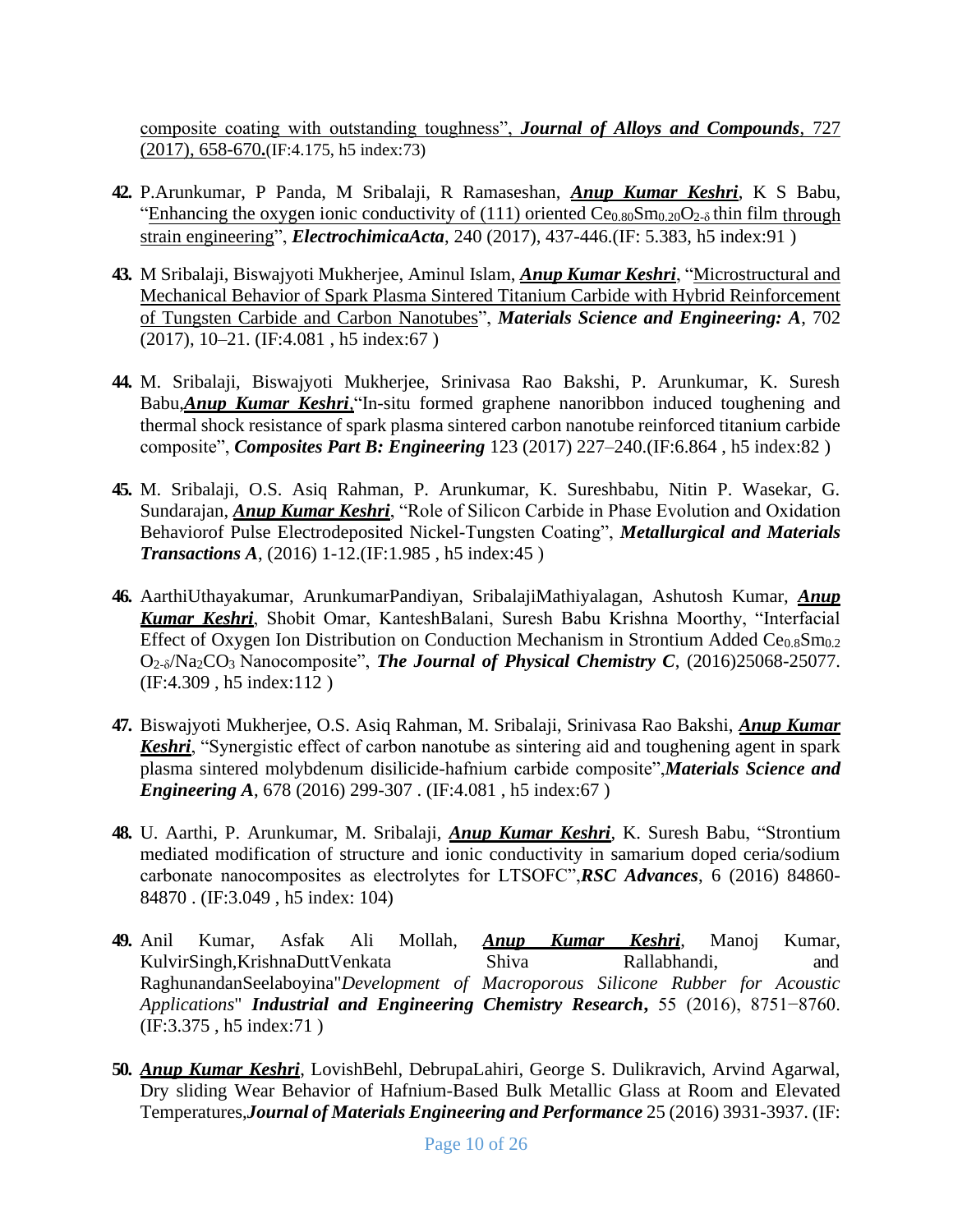1.094 , h5 index:29 )

- **51.** M. Sribalaji, O.S. AsiqRahman, Tapas Laha, *Anup Kumar Keshri*,*"Nanoindentation and nanoscratchbehaviour of electroless deposited nickel-phosphorus coating",Materials Chemistry and Physics*, 177, (2016), 220-228. (IF:2.781 , h5 index: 43)
- **52.** O.S. AsiqRahman, Nitin P. Wasekar, G. Sundararajan, *Anup Kumar Keshri*, *"Experimental investigation of grain boundary misorientations and nanotwinning induced strengthening on addition of silicon carbide in pulse electrodeposited nickel tungsten composite coating"Materials Characterization,*116, (2016), 1–7. (IF:3.220 , h5 index:43 )
- **53.** Swarnima Singh, M. Sribalaji, Nitin P. Wasekar, S. Joshi, G. Sundararajan, Raghuvir Singh, *Anup Kumar Keshri*, *"Microstructural,Phase evolution and corrosion properties of silicon carbide reinforced pulse electrodeposited nickel–tungsten composite coatings" Applied Surface Science*, 364, (2016). (IF:5.155 , h5 index: 92)
- **54.** M. Sribalaji, P. Arunkumar, K. Suresh Babu, *Anup Kumar Keshri*, *"Crystallization mechanism and corrosion property of electroless nickel phosphorus coating during intermediate temperature oxidation", Applied Surface Science,* 355, (2015), 112-120. (IF: 5.155 , h5 index:92 )
- **55.** DebrupaLahiri, Jeffrey Karp, *Anup Kumar. Keshri,* Cheng Zhang, George S.Dulikravich, Laszlo J. Kecskes, ArvindAgarwal, *"Scratch induced deformation behavior of hafnium based bulk metallic glass at multiple load scales", Journal of Non-Crystalline Solids* 410 (2015) 118–126. (IF:2.600, h5 index:39 )
- **56.** *Anup Kumar Keshri* and ArvindAgarwal, "*Plasma Processing of Nanomaterials for Functional Applications- A Review" Nanoscience and Nanotechnology Letters*, Vol. 4 (2012) 228-250 (*Invited Review*). (IF: 2.917, h5 index: 26)
- **57.** *Anup Kumar Keshri*, DebrupaLahiriandArvindAgarwal "*Carbon Nanotubes Improve the Adhesion Strength of Ceramic Splat to the Steel Substrate",Carbon,* Vol. 49 (2011) 4340- 4347. (IF: 7.466 , h5 index: 247)
- **58.** *Anup Kumar Keshri*, and ArvindAgarwal "*Wear Behavior of Plasma Sprayed Carbon Nanotube Reinforced Aluminum Oxide Coating in Marine and High Temperature Environment*" *Journal of Thermal Spray Technology,* Vol. 20 (2011) 1217-1230. (IF:2.129, h5 index: 72 )
- **59.** *Anup Kumar Keshri* and ArvindAgarwal, "*Splat Morphology of Plasma Sprayed Aluminum Oxide Reinforced with Carbon Nanotubes: A Comparison Between Experimental and Computational Modeling" Surface and Coatings Technology,* Vol. 206 (2011) 338-347. (IF: 3.192 , h5 index: 53 )
- Page 11 of 26 **60.** *AnupKumarKeshri***,** Jun Huang, Virendra Singh, Wonbong Choi, Sudipta Seal and ArvindAgarwal, "*Synthesis of Aluminum Oxide Coating with Carbon Nanotube Reinforcement Produced by Chemical Vapor Deposition for Improved Fracture and Wear Resistance"*,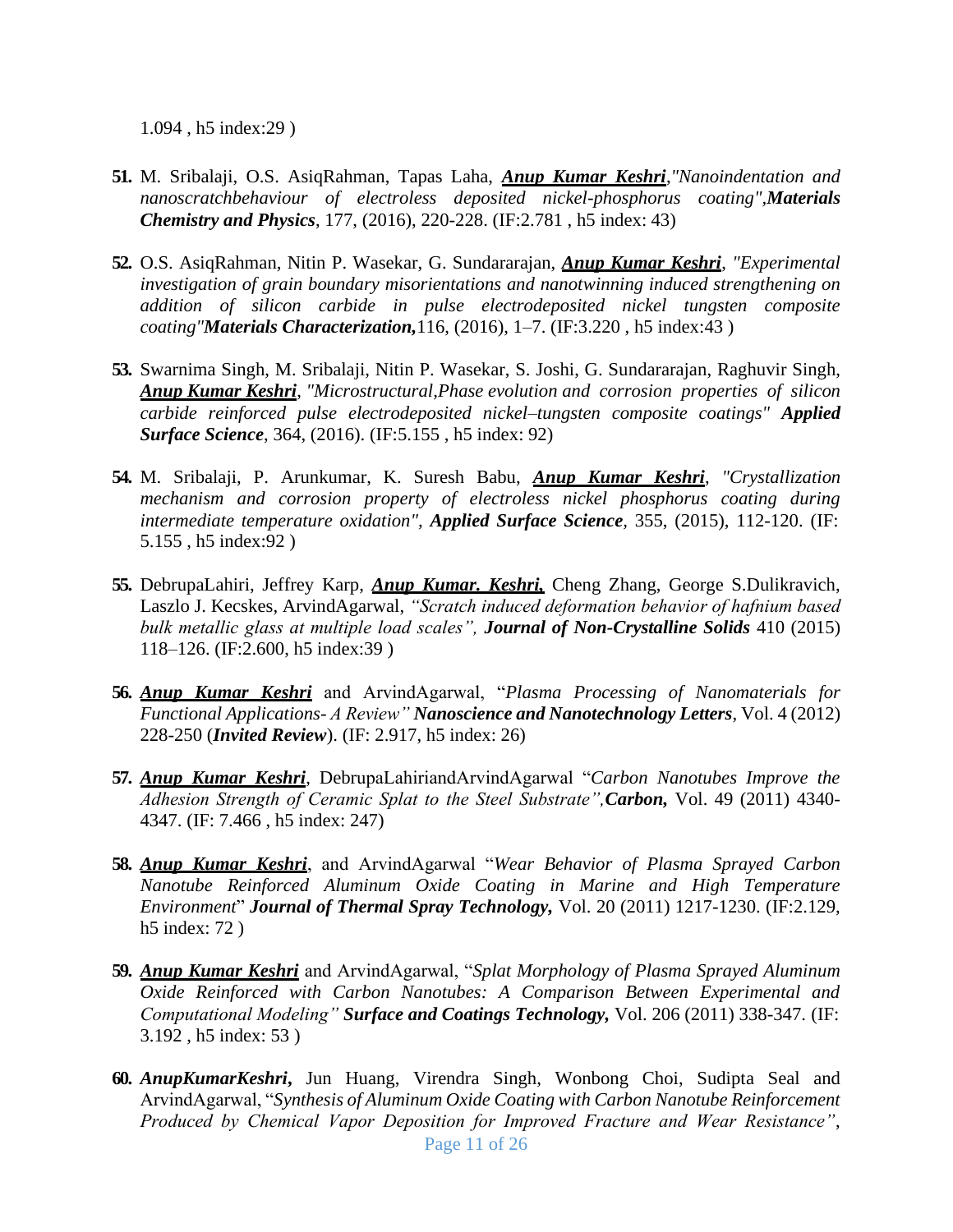*Carbon* Vol. 48 (2010) 431-442. (IF: 7.466 , h5 index:247 )

- **61.** *AnupKumarKeshri***,**Jun Huang, Wonbong Choi, and ArvindAgarwal, "*Intermediate Temperature Tribological Behavior of Carbon Nanotube Reinforced Plasma Sprayed Aluminum Oxide Coating", Surface and Coatings Technology* Vol. 204 (2010) 1847-1855. (IF: 3.192 , h5 index: 53 )
- **62.** *Anup Kumar Keshri*, Riken Patel, and ArvindAgarwal "*Comprehensive Process Maps to Synthesize High Density Plasma Sprayed Aluminum Oxide Composite Coatings with Varying Carbon Nanotube Content*", **Surface and Coatings Technology** Vol. 205 (2010) 690-702. (IF: 3.192 , h5 index: 53 )
- **63.** *Anup Kumar Keshri*, KanteshBalani, SrinivasaRaoBakshi, Virendra Singh, Tapas Laha, Sudipta Seal and ArvindAgarwal, *"Structural Transformation in Carbon Nanotubes During Thermal Spraying"*, *Surface and Coatings Technology* Vol. 203 (2009) 2193-2201 **(Ranked 5th among TOP 25 articles in Surface and Coatings Technology journal for April-June 2009).** (IF: 3.192 , h5 index: 53 )
- **64.** *Anup Kumar Keshri*, SrinivasaRaoBakshi, Yao Chen, Tapas Laha, Xiaohua. Li, Cesar Levy and ArvindAgarwal, *Nanomechanical Behavior of Plasma Sprayed PZT Coatings"*, *Surface Engineering* Vol. 25[4] (2009) 270-275. (IF:2.229 , h5 index: 39)
- **65.** RaghunandanSeelaboyina, Manoj Kumar, AlekhyaVenkataMadiraju, KshitijTaneja, *Anup Kumar Keshri*, SarangMahajan, Kulvir Singh, "*Microwave Synthesis of Copper Indium Gallium (di)Selenide (CIGS) Nanopowders for Thin Film Solar Applications*"**J. Renewable and Sustainable Energy 5**, (2013) 031608. (IF:1.511 , h5 index:32 )
- **66.** NeelimaMahato, Samir Sharma,*Anup Kumar Keshri*, Amanda Simpson, ArvindAgarwal and KanteshBalani, "Nanomechanical Properties and Thermal Conductivity of Plasma Sprayed Solid Oxide Fuel Cell Components: Ceria Doped Yttria Stabilized Zirconia Electrolyte".*JOM*, 2013, DOI: 10.1007/s 11837-013-0601-8. (IF: 2.305, h5 index:166 )
- **67.** S. Ariharan, Ankur Gupta, *Anup Kumar Keshri*, ArvindAgarwal, Kantesh Balani1, "Size Effect of Yttria Stabilized Zirconia Addition on Fracture Toughness and Thermal Conductivity of Plasma Sprayed Aluminum Oxide Composite Coatings" *Nanoscience and Nanotechnology Letters*, Vol. 4 (2012) 323-332. (IF:2.917 , h5 index:26 )
- **68.** Srinivasa R. Bakshi, *Anup Kumar Keshri*and ArvindAgarwal*, "A comparison of mechanical and wear properties of plasma sprayed carbonnanotube reinforced aluminum composites at nano and macro scale" Materials Science and Engineering A, 528* (2011) 3375–3384. (IF:4.081 , h5 index:67 ).
- **69.** Srinivas R. Bakshi, Vishal Musaramthota, David A. Virzi, *Anup Kumar Keshri*, DebrupaLahiri,Virendra Singh, Sudipta Seal, ArvindAgarwal, "*Spark plasma sintered tantalum carbide–carbon nanotube composite: Effect ofpressure, carbon nanotube length and dispersion technique on microstructureand mechanical properties"Materials Science and Engineering A, 528* (2011) 2538-2547. (IF:4.081 , h5 index:67 ).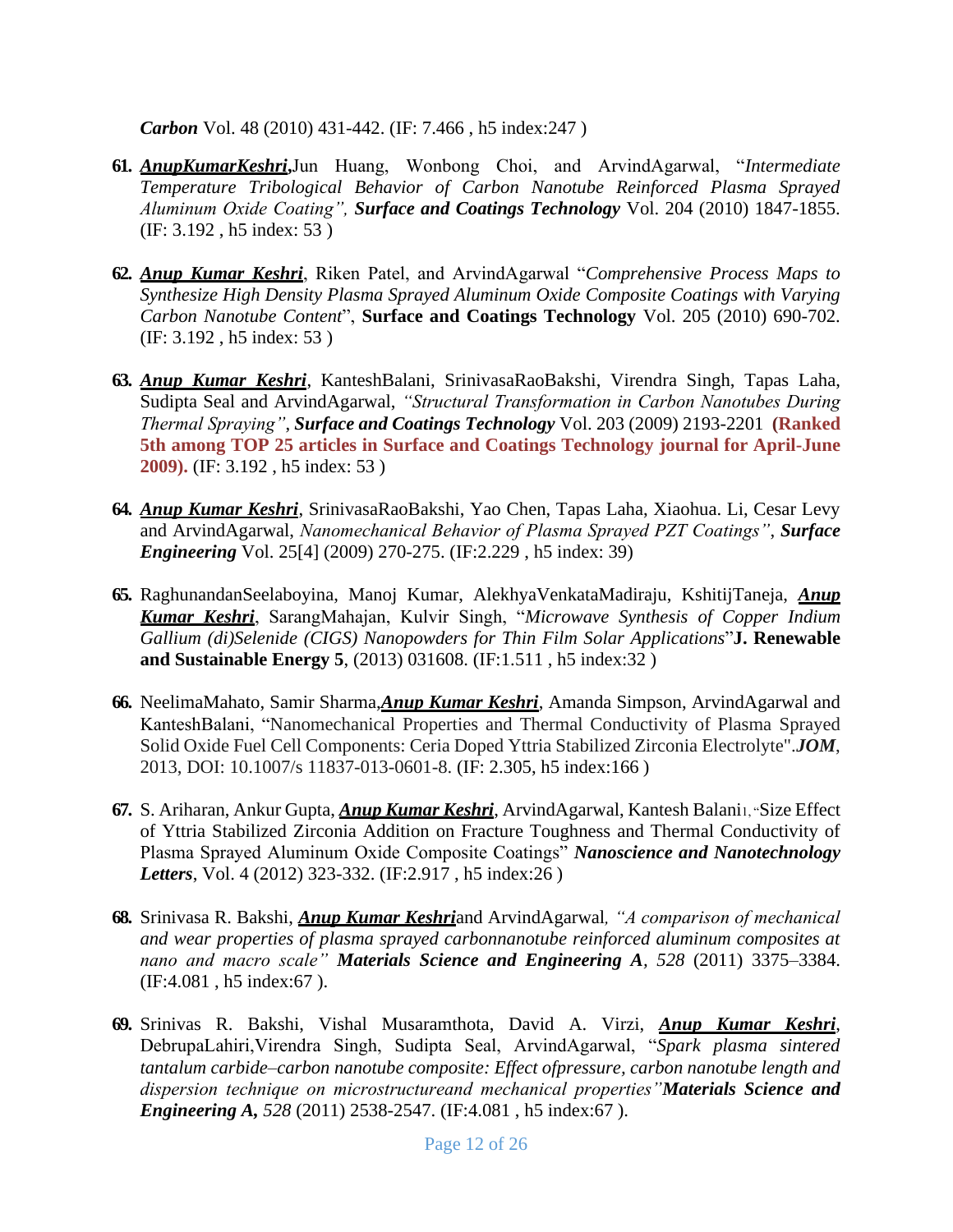- **70.** Ashish Singh, Srinivasa R. Bakshi, David A. Virzi, *Anup Kumar Keshri*, ArvindAgarwal, and Sandip P. Harimkar, "*In-situ Synthesis of TiC/SiC/Ti3SiC2 Composite Coatings by Spark Plasma Sintering" Surface and Coatings Technology,* 205(2011) 3840-3846. (IF: 3.192 , h5 index: 53 )
- **71.** DebrupaLahiri, Virendra Singh, *Anup Kumar Keshri*, Sudipta Seal, ArvindAgarwal, "Apatite formability of Boron Nitride Nanotube" *Nanotechnology,* 22(2011) 205601. (IF: 3.399, h5  $index:62$ )
- **72.** KanteshBalani, Riken Patel, *Anup Kumar Keshri*, DebrupaLahiri, ArvindAgarwal, "*Multiscale hierarchy of Chelydraserpentina: Microstructure and mechanical properties of turtle shell, Journal of the Mechanical Behavior of Biomedical materials,* Vol. 4 (2011) 1440- 1451. (IF:3.485 , h5 index:66 )
- **73.** DebrupaLahiri, Ana PaulaBenaduce, FrancoisRouzaud, John Solomon, *Anup Kumar Keshri*, Lidia Kos, ArvindAgarwal, "*Wear Behavior and In-vitro Cytotoxicity of Wear Debris Generated from Hydroxyapatite-Carbon Nanotube Composite Coating"Journal of Biomedical Materials Research Part A ,*96A (2011) 1-12.(IF:3.221 , h5 index:134 )
- **74.** DebrupaLahiri, Francois Rouzaud, Tanisha Richard, *Anup Kumar Keshri,*SrinivasaRaoBakshi, Lidia Kos and ArvindAgarwal, "*Boron Nitride Nanotube Reinforced Polylactide-Polycaprolactone Copolymer Composite: Mechanical Properties and Cytocompatibility with Osteoblasts and Macrophages in vitro"ActaBiomaterialia*6 (2010) 3524-3533. (IF:6.638, h5 index:155 )
- **75.** DebrupaLahiri, Virendra Singh, *Anup Kumar Keshri,*Sudipta Seal and Arvind Agarwal, "*Carbon nanotube toughened hydroxyapatite by spark plasma sintering: microstructural evolution and multi-scale tribological properties", Carbon* Vol. 48 (2010) 3103-3120. (IF:7.466 , h5 index: 247)
- **76.** Riken Patel, *Anup Kumar Keshri*, George S. Dulikravich and ArvindAgarwal, "*An Experimental and Numerical Algorithm for Near Net Shape Fabrication of Thin Walled Ceramic Structures by Plasma Spray Forming"*, *Journal of Materials Processing Technology*Vol. 210 (2010) 1260-1269. (IF:4.178 , h5 index:158 )
- **77.** DebrupaLahiri, Francois Rouzaud, SabnamNamin, *Anup Kumar Keshri*, NicolaosTsoukias, Lidia. Kos, ArvindAgarwal, "Effect of CNT Addition in Polylactide-Caprolactone Copolymer on Mechanical Strengthening and Interaction with Human Osteoblast Cells in- vitro" *ACS Applied Materials and Interfaces* Vol. 1 (2009) 2470-2476. (IF:8.456 , h5 index: 147)
- **78.** DebrupaLahiri, *Anup Kumar Keshri*, SrinivasaRaoBakshi, ArvindAgarwal, "Dual Strengthening Mechanism Induced by Carbon Nanotube in Roll Bonded Aluminum Matrix Composite", *Materials Science and Engineering A,* Vol. 523 (2009) 263-270. (IF:4.081 , h5 index: 67)
- **79.** Srinivasa R. Bakshi, Yao Chen, Timothy Price, Deen Zhang, *Anup Kumar Keshri*, D. Graham McCartney, Phil Shipway and ArvindAgarwal, "*Microstructure and Wear Properties of*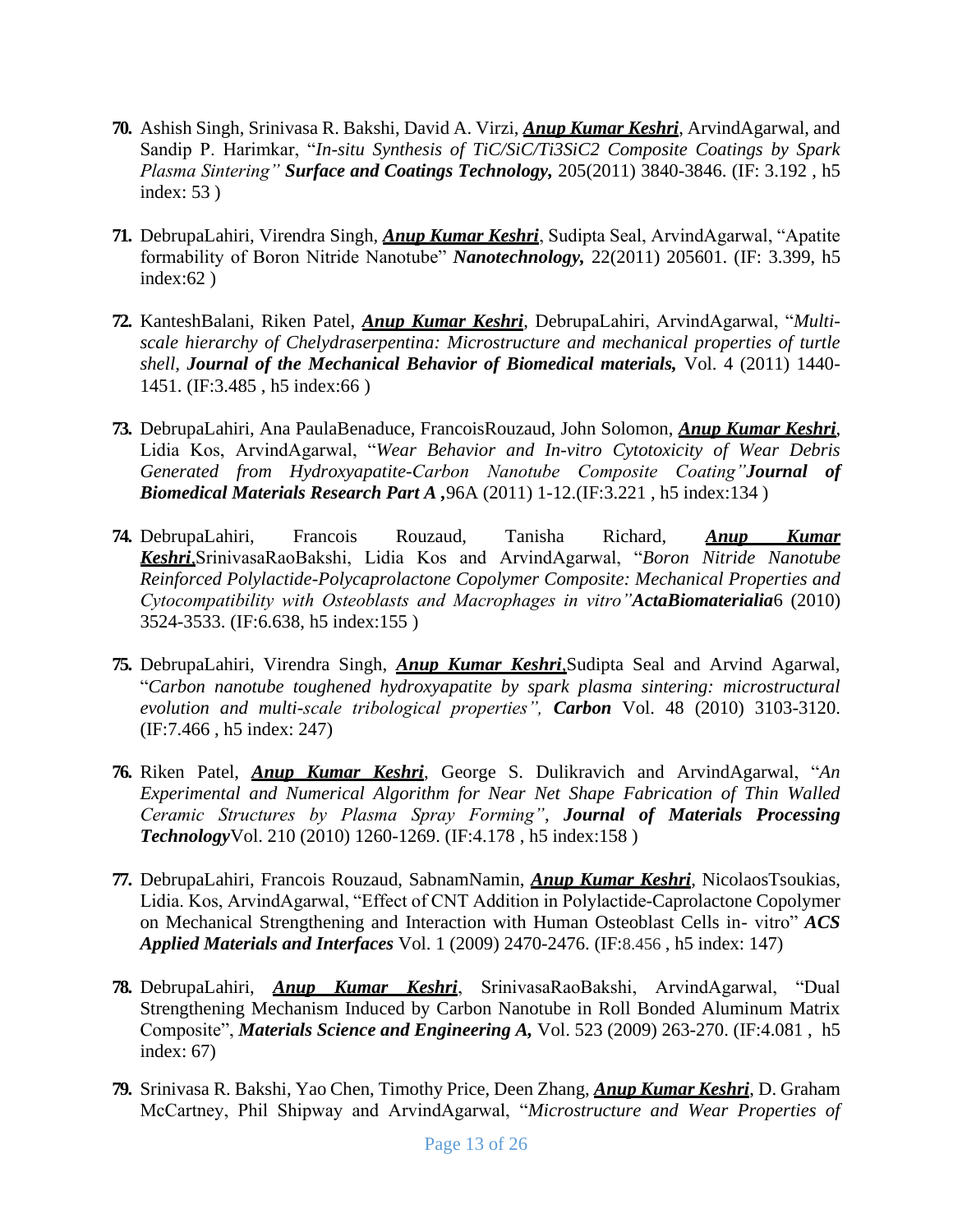*Aluminum/Aluminum-Silicon Composite Coatings Prepared by Cold Spraying*", *Surface and Coatings Technology,* Vol. 204 (2009) 503-510. (IF: 3.192 , h5 index: 53 )

- **80.** Srinivasa R. Bakshi, *Anup KumarKeshri,* Virendra Singh, Sudipta Seal, ArvindAgarwal, *"Interface in Carbon Nanotube Reinforced Aluminum Silicon Composites: Thermodynamic Analysis and Experimental Verification"*, *Journal of Alloys and Compounds,* Vol. 481 (2009) 207-213. (IF:4.175, h5 index:73)
- **81.** KanteshBalani, *Anup Kumar Keshr,*DebrupaLahiri, Jorge E. Tercero and ArvindAgarwal, "*Nano-scratching of Hydroxyapatite Reinforced with Aluminum Oxide and Carbon Nanotubes*", *JOM,* Vol. 61 (2009) 63-66. (IF:2.305 , h5 index: 47)
- **82.** KanteshBalani, Sandip P. Harimkar, *Anup KumarKeshri***,** Yao Chen, Narendra B. Dahotre and ArvindAgarwal, "*Multiscale wear of plasma-sprayed carbon-nanotube-reinforced aluminum oxide nanocomposite coating" Acta Materialia*, Vol. 56, (2008) 5984-5994. (IF: 7.293 , h5 index:92 )
- **83.** Yao Chen, Shobit Omar, *Anup Kumar Keshri*, Kantesh Balani, Krishnamurthy Babu, Juan C Nino, Sudipta Seal and Arvind Agarwal, "Ionic conductivity of plasma-sprayed nanocrystallineyttria-stabilized zirconia electrolyte for solid oxide fuel cells" **Scripta Materialia**, 60 (2009) 1023–1026. (IF:4.539 , h5 index:55)

#### **UNDER REVIEW (PAPERS IN PEER REVIEWED INTERNATIONAL JOURNALS)**

- 84. Pavan Bijalwan, Krishna Kant Pandey, S. Sharma, Pushpender Singh, Atasi Dan<sup>,</sup> Atanu Banerjee, A. N. Bhagat, *Anup Kumar Keshri*, Single-Step Approach to Tune the Wettability of Plasma Sprayed Crystalline and Amorphous Fe-based Coating, Under Review in Surfaces and Interfaces
- **85.** Alok Bhadauria1, Shipra Bajpai1, Ashutosh Tiwari2, Shiva Kant Mishra, Ambreen, Nisar, Shruti Dubey, Nishant Chavan, Anup K. Keshri, Kantesh Balani1, Bimodal Microstructure Toughens Plasma Sprayed Al<sub>2</sub>O<sub>3</sub>-8YSZ-CNT Coatings, Under Review in Journal of European Ceramics Society (2022)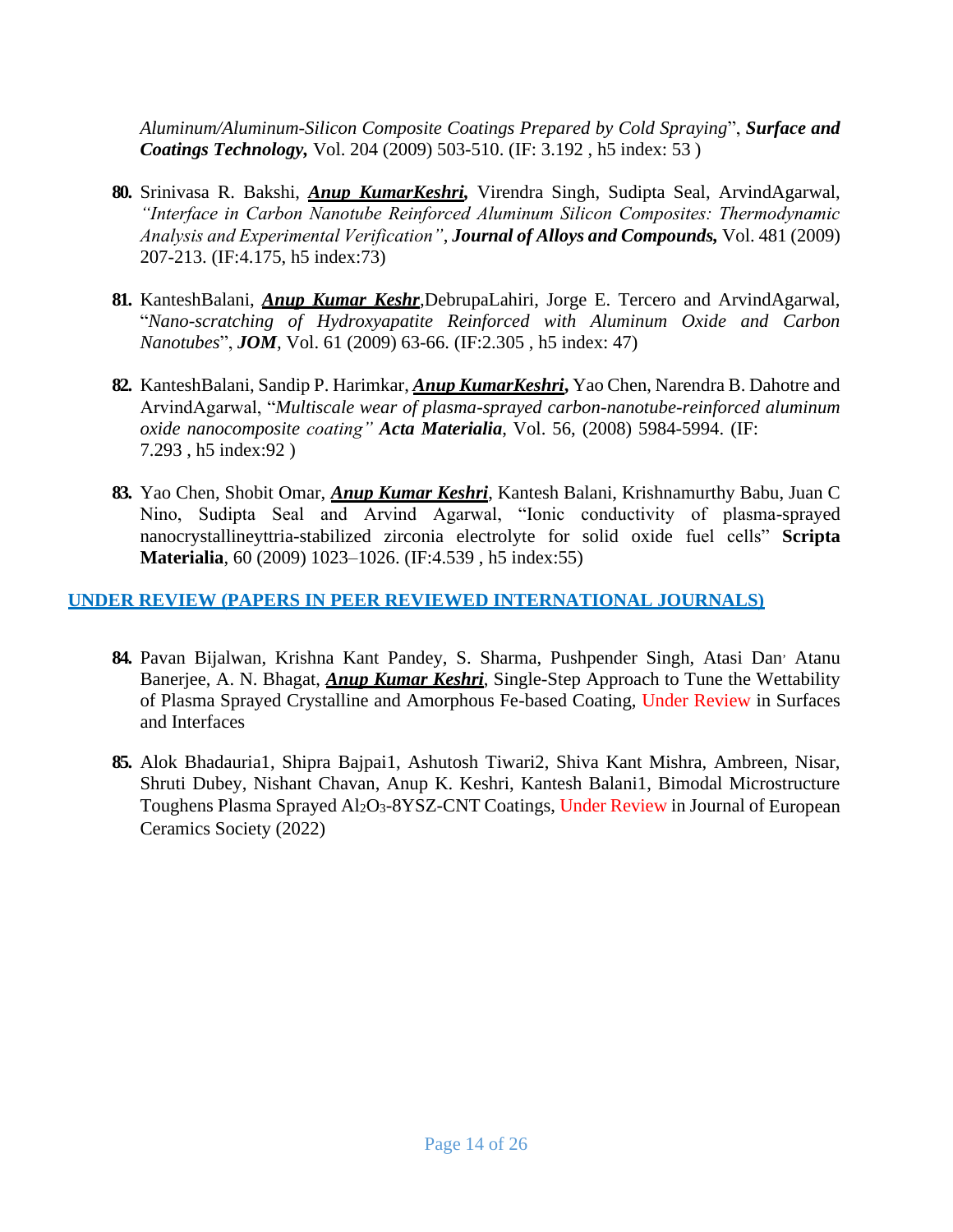### **BOOK CHAPTER/BOOK**

- 1. Coatings for Energy Applications, *Anup Kumar Keshri,* M. Sribalaji, in "Thin Film Structures in Energy Applications" Editor Suresh Babu Krishna Moorthy, *Springer International Publishing Switzerland* 2015.Pages: 51-84, ISBN:978-3-319-14773-4
- 2. Instant Tuning of Wettability of Metallic Coating **Anup Kumar Keshri**, Swati Sharma, Pages 32, **CRC Press**, 2021, eBook ISBN: 9781003213185
- 3. Arharan S, Rbia Hassan, Alok Bhadauria, Ashutosh Tiwari, Ritik Tandon, Anup Kumar Keshri, Kantesh Balani, Fundamentals of Thermal Spraying, CRC Press (2022) (Book Proposal accepted)

#### **PAPERS IN PEER REVIEWED NATIONAL JOURNALS**

1. Nitika Kundan, Biswajit Parida, *Anup Kumar Keshri* and P. R. Soni, "Synthesis of Submicron/Nano Diamond Powder by Hot Pressing/Spark Plasma Sintering of Supersaturated Solid Solution of Ni- Cgr" Journal of Material Science and Mechanical Engineering (JMSME) , p-ISSN: 2393-9095; e-ISSN: 2393-9109; Volume 5, Issue 4; October-December, 2018

#### **CONFERENCE PROCEEDING PUBLICATIONS**

- 1. "Synthesis of CIS Nano-Ink and Its Absorber Layer withoutSelenization" Manoj Kumar, Raghunandan Seelaboyina\*, Kshitij Taneja, AlekhyaVenkataMadiraju, *Anup Kumar Keshri,* Sarang Mahajan, Kulvir Singh. [http://www.hindawi.com/cpis/energy/2013/739532/.](http://www.hindawi.com/cpis/energy/2013/739532/)
- 2. "Synthesis of CZTS in aqueous media using microwave irradiation" Alekhya Venkata Madiraju, Kshitij Taneja, Manoj Kumar, *Anup Kumar Keshri,* Sarang Balkrushna Mahajan, Raghunandan Seelaboyina. [http://www.hindawi.com/cpis/energy/2013/962730/.](http://www.hindawi.com/cpis/energy/2013/962730/)
- 3. "Substrate Rotation Chemical Bath Deposition of Cadmium Sulfide Buffer Layers for Thin Film Solar Cell Application" Kshitij Taneja, Alekhya Venkata Madiraju, Manoj Kumar, *Anup Kumar Keshri,* Sarang Mahajan, Raghunandan Seelaboyina. [http://www.hindawi.com/cpis/energy/2013/483628/.](http://www.hindawi.com/cpis/energy/2013/483628/)
- 4. Xiaohua Li, *Anup Kumar Keshri,* ArvindAgarwal and C. Levy, "A Multifunctional MWCNT Strain Sensor: Sensing and Damping Characteristics". **NSTI-Nanotech 2009**, ISBN 978-1- 4398-1782-7 Vol. 1 (2009) 484-487.
- 5. Xiaohua Li, Cesar Levy, Ming Li, *Anup Kumar Keshri,* and Arvind Agarwal, "A Multifunctional MWCNT Composite: Strain Sensing, Damping and Application to Structural Vibration Control", Paper IMECE2009-11599, **Proceedings of the International Mechanical Engineering Congress and Exposition**, Lake Buena Vista, FL, Nov. 2009.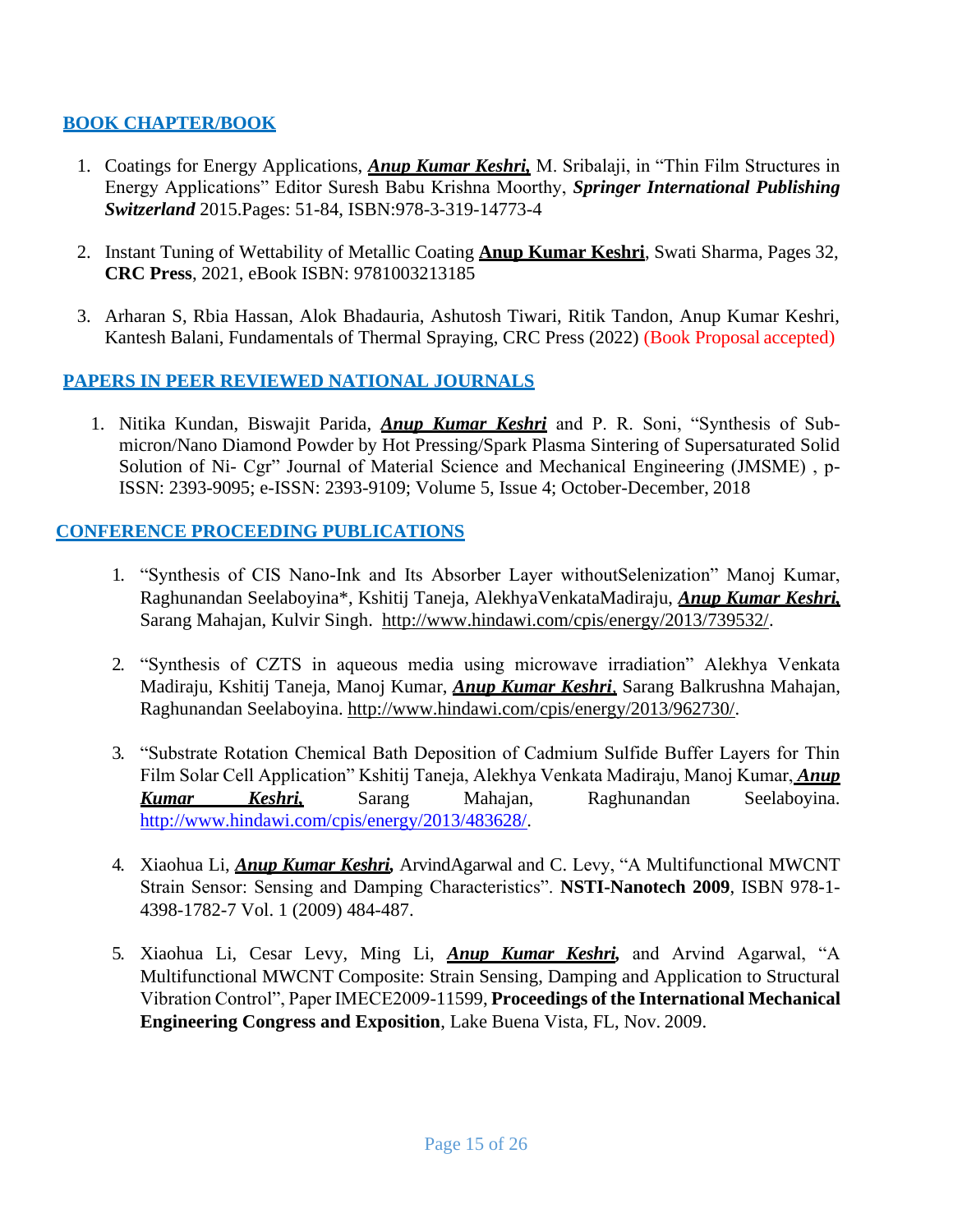- 6. *Anup Kumar Keshri,* Paramanand Singh, and Uday Chakkingal "Effect of heat treatment on the characteristics of Cu-Al-Ni shape memory alloys". **Proc. International Conference on Heat Treatment**, Jan 2004, Chennai, pp. A2, 1-5.
- 7. *Anup Kumar Keshri,* Paramanand Singh, and Uday Chakkingal "Cu-Al-Ni as Smart Materials as an Automotive Applications". **Proc. International Conference on Transmat Expo-2004**, Nov. 2004, Mumbai, pp 36-37
- 8. *Anup Kumar Keshri,* Paramanand Singh, and Uday Chakkingal "Effect of compositions on Cu-Al-Ni shape memory alloys". **Proc. International Conference on International Symposium for Research Scholars**, Dec 2004, Chennai. pp. 1-7.

### **CONFERENCE PRESENTATIONS**

- 1. Biswajyoti Mukherjee, Rishow Singh, Aminul Islam, *Anup Kumar Keshri,* Graphene Nanoplatelets Reinforced Plasma Sprayed Alumina-Titania Coating with Improved Corrosion and Wear Resistance., **CIMTEC 2018**, Perugia, Italy, 04-08, 2018.
- 2. Aminul Islam, Biswajyoti Mukherjee, O. S. Asiq Rahman, *Anup Kumar Keshri,* "In-situ tensile testing of graphene nano platelets reinforced shroud plasma sprayed Nickel-Aluminiumcoating"**Indian Institute of Metals (NMD-ATM)**, Kolkata November 14-16 2018, West Bengal.
- 3. Rakesh Kumar, Ravi Kumar Singh, O. S. Asiq Rahman, *Anup Kumar Keshri,* "Role of graphene nano platelets reinforcement on mechanical properties of plasma sprayed Aluminatitania coating" **Indian Institute of Metals (NMD-ATM)**, Kolkata November 14-16 2018, West Bengal.
- 4. Rohit Gupta, Shreshtha Ranjan, Krishna Kant Pandey, *Anup Kumar Keshri,* "In-situ synthesis of Titanium nitride coatings by shroud-reactive plasma spraying" **Indian Institute of Metals (NMD-ATM)**, Kolkata November 14-16 2018, West Bengal.
- 5. Shreshtha Ranjan, Rohit Gupta, Prashant Kumar, *Anup Kumar Keshri,* "High temperature tribologicalbehaviour of titanium nitride coatings prepared by shroud-reactive plasma spraying" **Indian Institute of Metals (NMD-ATM)**, Kolkata November 14-16 2018, West Bengal.
- 6. O.S. Asiq Rahman, Sony Priyadershini, *Anup Kumar Keshri,* "Wear Resistance of Plasma Sprayed Graphene Nanoplatelets Reinforced Alumina Coating in Dry and Wet Environment" **14th International Ceramics Congress (CIMTEC-2018)**, June 4-8 2018, Italy.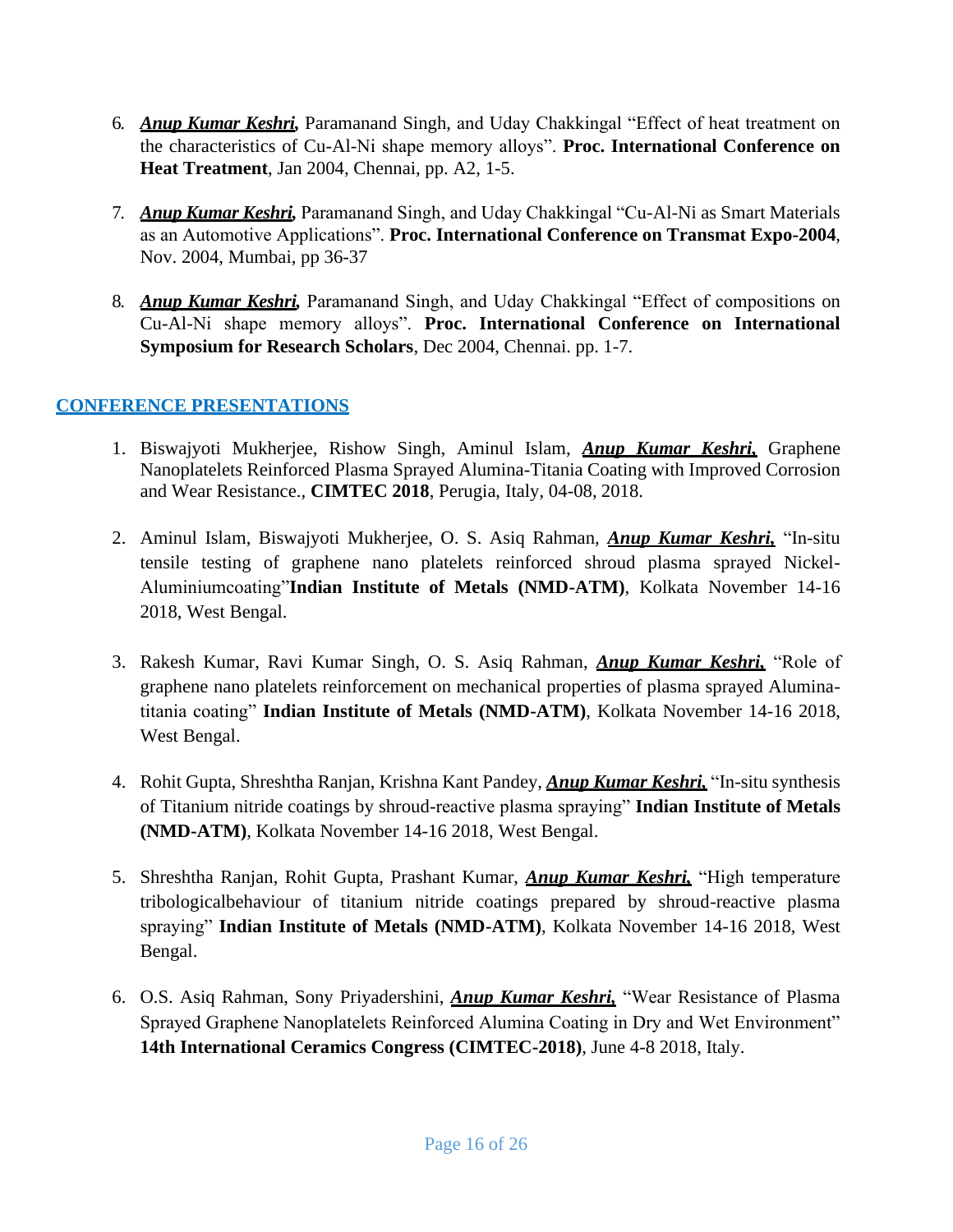- 7. *Anup Kumar Keshri*" Investigation of High Temperature Mechanical Properties of Carbon Nanotube Reinforced Titanium Carbide Nanocomposites for Aerospace Applications"**10th Indo-German Frontiers of Engineering Symposium 2018**, May 24-27, 2018, Potsdam, Germany.
- 8. Sribalaji M, Biswajyoti Mukherjee, *Anup Kumar Keshri*, " In-situ Formation of Two Dimensional Graphene Nanoribbon in Carbon Nanotube reinforced Titanium Carbide Composite and its Effect on Toughness" **The 3rd International Conference on 2D Materials and Technology (ICON-2DMAT)**, Singapore, 11-14 December, 2017.
- 9. M. Sribalaji, Biswajyoti Mukherjee, Aminul Islam, Tapas Laha, *Anup Kumar Keshri***,**  "Synergistic Reinforcement of Tungsten Carbide and Carbon Nanotubes for Improving the Fracture Toughness of Titanium Carbide based Ultra High Temperature Ceramic", **28th International Conference on Diamond and Carbon Related Materials**, Gothenburg, Sweden, September 03-07, 2017.
- 10. Biswajyoti Mukherjee, O.S Asiq Rahman, Sribalaji M, *Anup Kumar Keshri***,** "Spark Plasma Sintering of Molybdenum Disilicide and Multi-Walled Carbon Nanotube Reinforced hafnium carbide Ceramic Composite" **Indian Institute of Metals (NMD-ATM)**, Bits Pilani, Goa, November 11-14, 2017.
- 11. O.S Asiq Rahman, S.T Aruna, Rishi Raj, *Anup Kumar Keshri* "Wettability of Plasma Sprayed Cerium Oxide Coatings" **Indian Institute of Metals (NMD-ATM)**, Bits Pilani, Goa, November 11-14, 2017.
- 12. O.S Asiq Rahman, Biswajyoti Mukherjee, Sony Priyadershini, *Anup Kumar Keshri***,**  "Graphene Nanoplatelets Reinforced Plasma Sprayed Alumina Coating with Improved Mechanical Properties" **International Conference on Nanotechnology, Ideas, Innovations and Initiatives (ICN: 31-2017)**, IIT Roorkee, December 6-8, 2017.
- 13. Rishow Kumar, Biswajyoti Mukherjee, *Anup Kumar Keshri***,** "Graphene Nanoplatelets Reinforced Plasma Sprayed Alumina-Titania Coatings with Improved Mechanical and Wear Properties" **Conference on Advanced Nanomaterial and Nanotechnology(ICANN-2017),**  IIT Guwahati, December 18-21 2017.
- 14. Swarnima Singh, *Anup Kumar Keshri* "Plasma Sprayed Graphene Nanoplatelets Reinforced Hydroxyapatite Coating with Enhanced Mechanical Properties" **International Conference on Nanotechnology, Ideas, Innovations and Initiatives (ICN: 31-2017)**, IIT Roorkee, December 6-8 2017.
- 15. Sony Priyadershini, O.S Asiq Rahman, *Anup Kumar Keshri* "Plasma Sprayed Graphene Nanoplatelets Reinforced Alumina Nanocomposite Coating with Improved Scratch Resistance" **Conference on Advanced Nanomaterial and Nanotechnology (ICANN- 2017)**, IIT Guwahati, December 18-21 2017.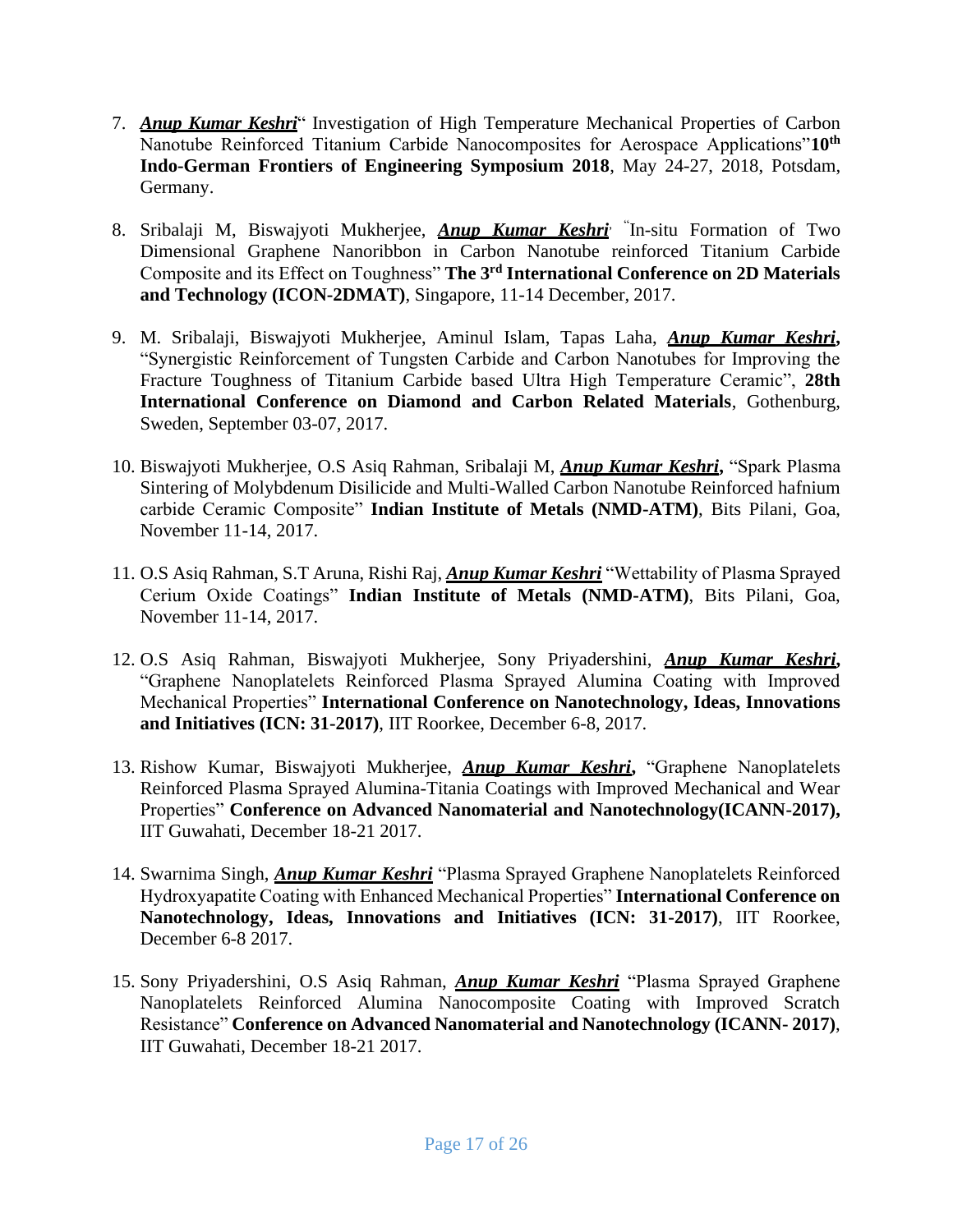- 16. Sribalaji M, Biswajyoti Mukherjee, Asiq Rahman O.S, Srinivasa Rao Bakshi,*Anup Kumar Keshri,*  Spark Plasma Sintering Of Carbon Nanotube Reinforced Hafnium Carbide Composite, **5 th International Conference on Materials Science and Engineering Technology,** October 29-31, 2016, Tokyo, Japan.
- 17. *Anup Kumar Keshri,* "Comprehensive Process Maps for Synthesizing High Density Aluminum Oxide-Carbon Nanotube Coatings by Plasma Spraying for Improved Mechanical and Wear Properties", **International Conference on Functional Materials**, September 07- 10, 2016, Tirunelveli, India.
- 18. *Anup Kumar Keshri* and ArvindAgarwal, "Fracture Strength of Carbon Nanotube Reinforced Plasma Sprayed Aluminum Oxide Coating" **International Conference on Composite Materials,** Jan 30-31, 2015 Dubai, UAE.
- 19. *Anup Kumar Keshri,*DebrupaLahiri, Arvind Agarwal, "Nano-scratch Approach to Determine the Adhesion Strength of a Single Alumina/Alumina-CNT Splat with Substrate in Plasma Spraying"**Houston Texas,** October 17-21, 2010.
- 20. *Anup Kumar Keshri,* Jun Huang, Wonbong Choi, and ArvindAgarwal, "Chemical Vapor Deposited Carbon Nanotubes Reinforced Aluminum Oxide Coating with Improved Fracture and wear resistance" **International Conference & Exposition on Advanced Ceramics and Composites, Daytona, Florida, 25-28<sup>th</sup> Jan. 2010.**
- 21. *Anup Kumar Keshri,*KanteshBalani, Tapas Laha, SrinivasRaoBakshi, Arvind Agarwal, "Comparative Study of Carbon Nanotubes/Plasma Interaction during Various Thermal Spray Processes" Presented in **International Thermal Spray Conference-2009** held in Las Vegas, Nevada, May 4-7, 2009.
- 22. *Anup Kumar Keshri,* Jun Huang, Virendra Singh, Wonbong Choi, Sudipta Seal and ArvindAgarwal, "Synthesis of Al2O3 Coating Reinforced with In Situ Grown CNTs for Improved Fracture and Wear Resistance" **Surface and Modification Technology-2009**  Chennai, Tamilnadu, India, Nov. 2-5, 2009.
- 23. Debrupa Lahiri, Ana Benaduce, Francois Rouzaud, John Solomon, *Anup Kumar Keshri,* Lidia Kos, ArvindAgarwal, Investigation on Wear Resistance of Plasma Sprayed Hydroxyapatite-Carbon Nanotube Composite Coating on Orthopedic Implant and Cytotoxicity of Wear Debris, **International Conference & Exposition on Advanced Ceramics and Composites**, Daytona, Florida, 25-28<sup>th</sup> Jan. 2010.
- 24. Srinivas Rao Bakshi, Yao Chen, *Anup Kumar Keshri,* Graham McCartney, P. Shipway and ArvindAgarwal, "Wear Behavior of Aluminum/Aluminum-Silicon Composite Coatings Prepared by Cold Spraying" Presented in **International Thermal Spray Conference-2009**  held in Las Vegas, Nevada, May 4-7, 2009.
- 25. Riken Patel**,** *Anup Kumar Keshri,* George Dulikravich, Arvind Agarwal, "An Experimental and Numerical Algorithm for Near Net Shape Forming of Thin Walled Ceramic Structures by Plasma Spraying" Presented in **International Thermal Spray Conference-2009** held in Las Vegas, Nevada, May 4-7, 2009.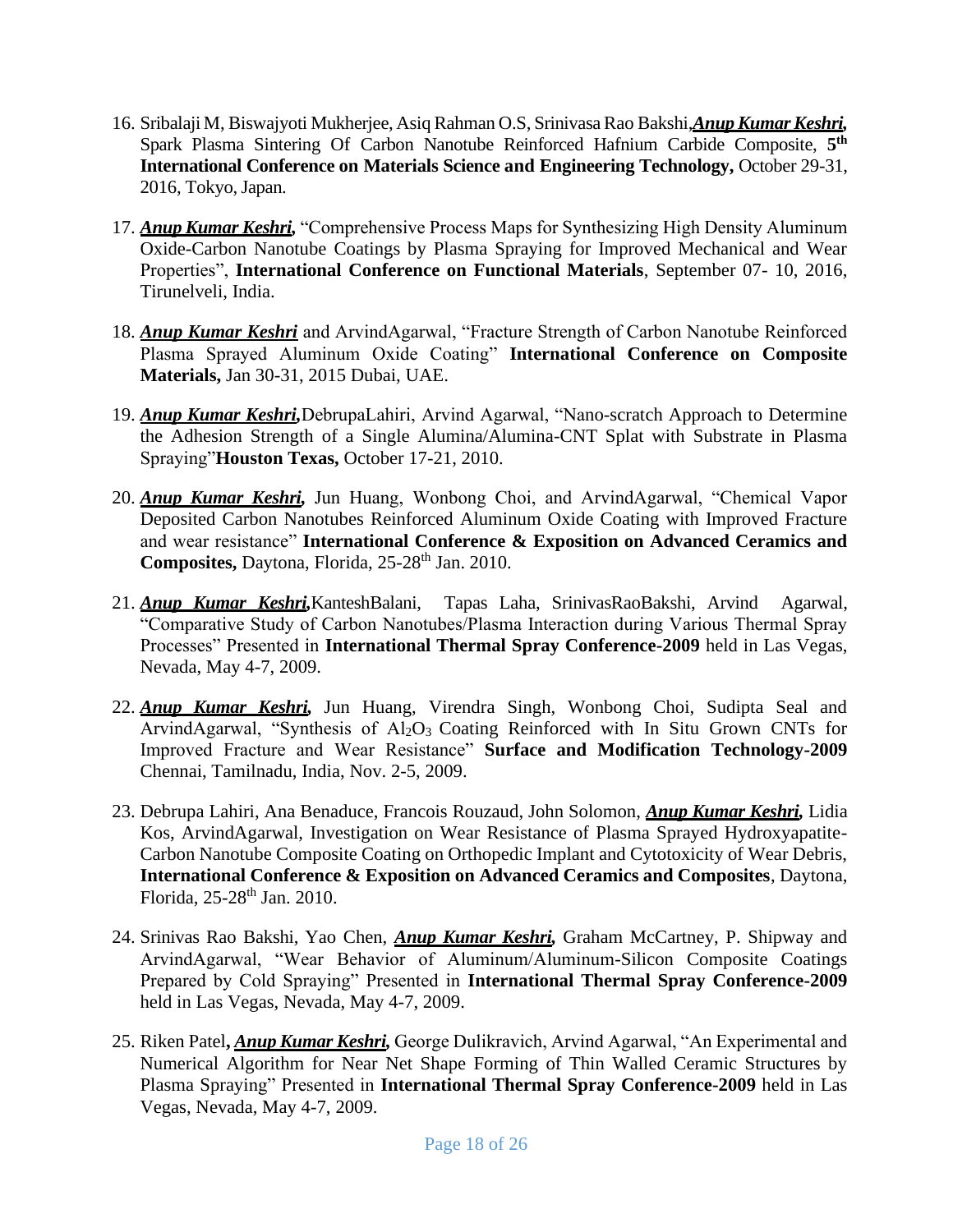- 26. DebrupaLahiri, SabnamNamin, Tanisha Richard, *Anup Kumar Keshri,* SrinivasaRaoBakshi, Nicolaos Tsoukias, ArvindAgarwal, "Copolymer-Boron Nitride Nanotube Composite for Biodegradable Scaffold application" **25thSouthern Biomedical Engineering Conference-2009**, Miami, May2009.
- 27. KanteshBalani, *Anup Kumar Keshri,* Arvind Agarwal, "Plasma Sprayed Aluminum Oxide-Carbon nanotube Composite Coatings with Improved FractureToughness and Wear Resistance" **Sub-Micron and Nanostructured Ceramics-2009**held in Colorado Springs, Colorado, June 7-12, 2009.
- 28. RikenPatel**,***Anup Kumar Keshri,* GeorgeDulikravich, ArvindAgarwal, "An Experimental and Numerical Algorithm for Near Net Shape Forming of Thin Walled Ceramic Structures by Plasma Spraying", presented in **US National Congress on Computational Mechanics - 2009**  held in Columbus, Ohio, July 16-19, 2009.
- 29. DebrupaLahiri, Francois Rouzaud, Tanisha Richard, *Anup Kumar Keshri,* SrinivasaRaoBakshi, Lidia Kos and ArvindAgarwal, "Poly Lactide-Caprolactone Copolymer - Boron Nitride Nanotube: A Novel Polymer Composite for Biodegradable Scaffold Application", **International Conference on Mechanics of Biomaterials and Tissues,** Clearwater Beach, Florida, USA December 13-17,2009.
- 30. DebrupaLahiri, Virendra Singh, *Anup Kumar Keshri,*Sudipta Seal and ArvindAgarwal, "Precipitation and Crystallization of Hydroxyapatite on Boron Nitride Nanotubes Immersed in Simulated Body Fluid" **The Minerals, Metals & Materials Society (TMS) Conference**, San Diego, California, USA, February 27 - March 3, 2011.

### **INVITED TALKS**

- 1. Workshop on Thermal Spray Coatings: Processing-Structure-Property Correlations through Multi-Disciplinary Collaborations, ASM International Bangalore Chapter in association with IISc Banglore, January 18, 2022
- 2. Tuning the Wettability of Metallic Coating, A key Note Lecture in DHATVIKA'2021, Organized by Dept. of Metallurgical and Materials Engineering, BIT Sindri in association with IIM Student's Chapter BIT Sindri, March 24-25, 2021.
- 3. Characterization of Tribological properties of coatings, QIP course on "Materials Characterization Techniques", 22-27 March 2021, MEMS, IIT Indore.
- 4. Advances in Plasma Spraying: Beyond Traditional Coating, **Vaishwik BharatiyaVaigyanik Summit**. In panel discussions held during 2<sup>nd</sup> 31<sup>st</sup> October, 2020
- 5. Advancement in Plasma Spraying for Fabricating the Pristine Graphene Coating, Online Short Term Course on Advances in Materials Manufacturing Processes and Properties. Sponsored by TEQIP III, **MNIT Jaipur,** July 6-10, 2020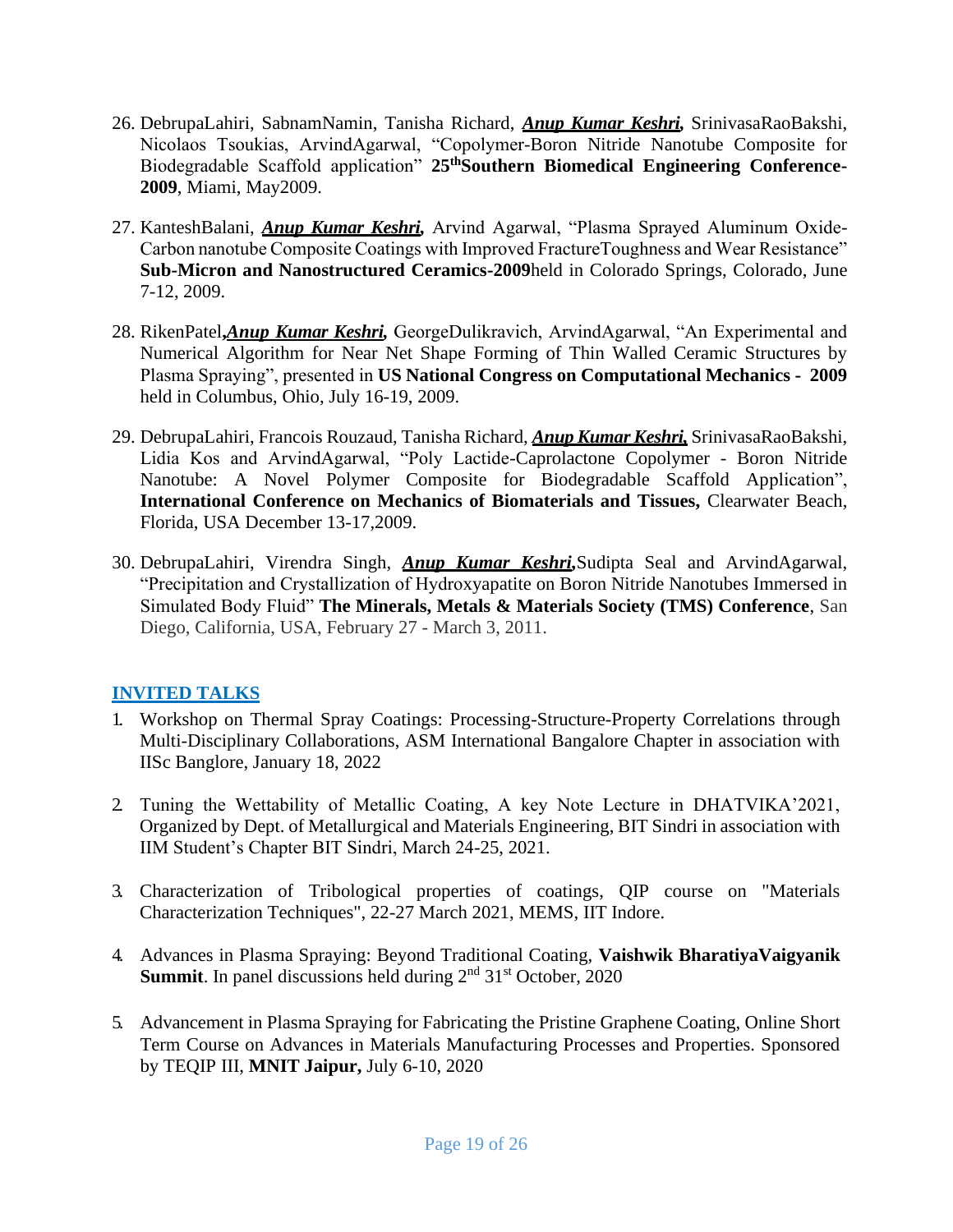- 6. Wetting Phenomena in Plasma Sprayed Rare Earth Oxide Coating, 3rd Structural Integrity Conference and Exhibition (SICE 2020 e Conference) 2020**, IIT Bombay**, INDIA December 11-13 and 18-20, 2020.
- 7. Advancement in Plasma Spray Coatings. Discussion meeting on thermal spray coating, **IIT Bombay**, Jan. 24, 2020
- 8. Simple, Direct, One-Step, and Scalable Technique to Instantly Tune the Metallic Coating from Superhydrophilic to Robust Superhydrophobic. AICTE Training and Learning (ATAL) Academy sponsored FDP on Novel Materials organized by Rajkiya Engineering College Banda in association with **IIT Kanpur**, September 18-22, 2020.
- 9. One Step and Scalable Technique for Immediate Tuning of Superhydrophilic to Robust Super hydrophobic and Self Cleaning Metallic Coating, 10<sup>th</sup> Anniversary, International Conference of the Asian Consortium on Computational Materials Science (ACCMS-10), **University of Hong kong**, July 22-27, 2019
- 10. "Instant Tuning of Superhydrophilic to Robust Superhydrophobic and Self Cleaning Metallic Coating by One Step and Scalable Technique." **MNIT Jaipur**, July 29, 2019
- 11. Carbon Nanocomposites for Potential Structural Applications as UHTCs", QIP short-term course on Carbon Nanomaterials -Recent Advances and Functional Applications, **IIT Roorkee**, May 22, 2019
- 12. Revolutionary Graphene Coating: Efficient and Scalable Approach towards Commercialization, (ISMANAM-2019) 8-12 July 2019, at Chennai, India.
- 13. "Development of Process Maps for Synthesizing High Density Aluminum Oxide-Carbon Nanotube Coatings by Plasma Spraying for Improved Mechanical and Wear Properties". 4<sup>th</sup> International Conference on Nanostructured Materials and Nanocomposites (ICNM 2017) 10- 12 February 2017 at *Mahatma Gandhi University*, Kottayam, Kerala.
- 14. "Comprehensive Process Maps for Synthesizing High Density Aluminum Oxide-Carbon Nanotube Coatings by Plasma Spraying for Improved Mechanical and Wear Properties" 11 Feb. 2017, *Bharathiar University*, Coimbatore, India
- 15. "Plasma Spray Nanocomposite Coating with Improved Wear Properties" May 29, 2017, **SatlujJalVidyut Nigam Limited, Shimla**, India.
- 16. "Plasma Spray Composite Coating with Improved Mechanical and Wear Properties"November 18 2016, **Tata Steel**, Jamshedpur, India.
- 17. "Nanoindentation and Nano-scratch Approach to Determine the Mechanical Properties of Plasma Sprayed Aluminum Oxide-Carbon Nanotube Splat" (Invited talk to Academics), November 2 2016, **Toyohashi University of Technology**, Toyohashi, Aichi, Japan.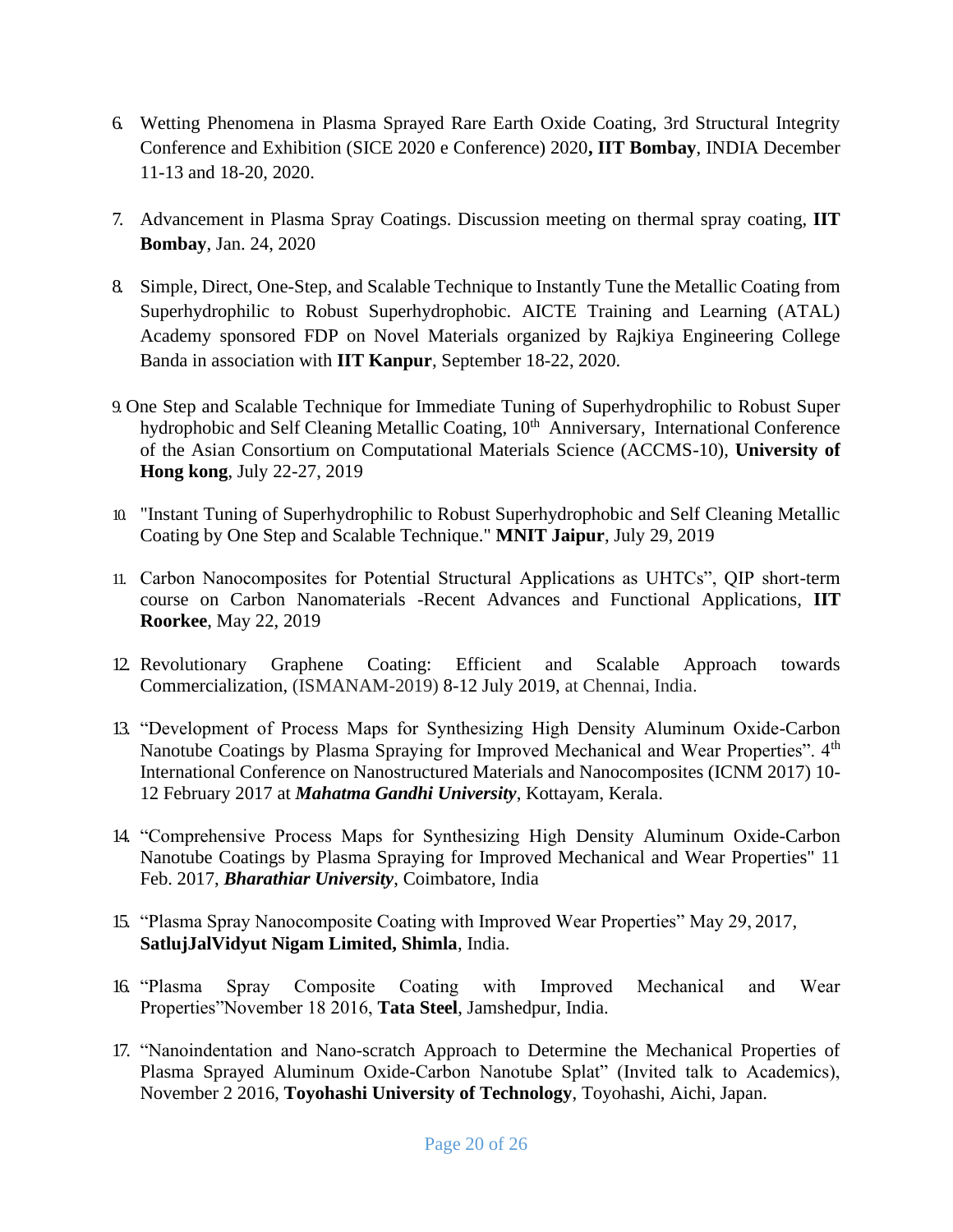- 18. "Plasma Sprayed Composite Coating with Improved Mechanical and Wear Properties", (Invited talk to Industry), 08 October, 2016, **Carborundum Universal Limited (CUMI)**, Ernakulam, India.
- 19. "Plasma sprayed composite coating with improved mechanical and wear properties" (Invited talk to Academics), September 07, 2016, **Organized by department of Physics, NIT Surathkal**, Mangalore, India.
- 20. "Thermal Spray Coatings: Fundamentals, Properties and Applications" (Invited talk to Academics), September 06, 2016, **Organized by Centre for Nanoscience and Technology, Pondicherry University (A Central University)**, Pondicherry, India.
- 21. "Thermal Sprayed Coatings & Composites: Science, Engineering and Applications (TSCC-2016)", Co-Instructor, June 20-July 01, 2016, **Organized by Global Initiative of Academic Networks (GIAN)**, MNIT Allahabad, India.
- 22. "Thermal Spray Coatings: Fundamentals, Properties and Applications" (Invited talk to Industry), July 22, 2016, **Bharat Forge**, Pune, India.

**PROJECTS (COMPLETED/ONGOING/ UNDER REVISION)**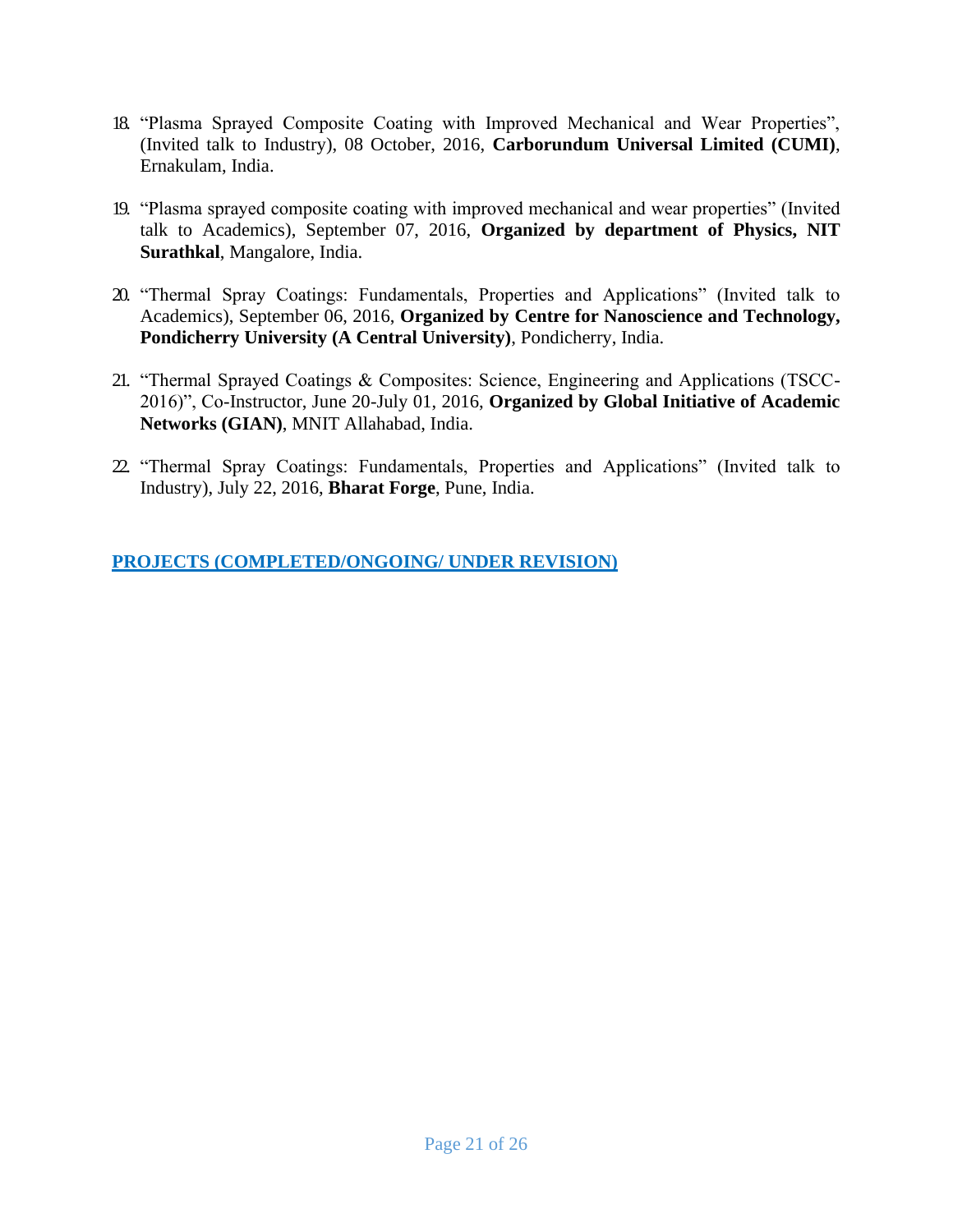| <b>Projects</b>                                                                                                                                                                                                                      | <b>Funding</b><br><b>Agency</b>                           | Project<br><b>Amount</b><br>(Rs.) | <b>Status</b>                       |
|--------------------------------------------------------------------------------------------------------------------------------------------------------------------------------------------------------------------------------------|-----------------------------------------------------------|-----------------------------------|-------------------------------------|
| Fabrication of Robust Plasma Sprayed Rare<br>Earth Oxide Hydrophobic Coating for the High<br>Temperature and Wear Resistance<br>Applications                                                                                         | <b>SERB-DST</b>                                           | 31.00 Lakhs                       | <b>Completed</b>                    |
| Surface modified metallic orthopedic implant<br>for sustained drug release<br>Co-PI: Dr. Anup Kumar Keshri (IIT Patna)                                                                                                               | DST/TSG/A<br>MT                                           | 92.49 Lakhs                       | <b>Completed</b>                    |
| Plasma Sprayed Carbon Nanotube reinforced<br>Molybdenum Disulfide Anti-friction Nano<br>Composite Coating with enhanced Mechanical<br>and Wear Properties                                                                            | Naval<br>Research<br>Board (NRB),<br>India                | 15.05 Lakhs                       | <b>Completed</b>                    |
| Sprayed Carbon<br>Nanotube<br>and<br>Plasma<br>Reinforced<br>Graphene<br>Alumina<br>Hybrid<br>Nanocomposite<br>Coating<br>with<br>Enhanced<br>Electrical Conductivity, Corrosion and<br>Mechanical Properties for Light Metal Alloys | <b>Indian Space</b><br>Research<br>Organization<br>(ISRO) | 19.40 Lakhs                       | <b>Completed</b>                    |
| Development and optimization of cost<br>effective and scalable near net shape plasma<br>sprayed membrane with graded porosity for<br>microfiltration application.                                                                    | <b>IMPRINT II</b>                                         | 65.00 Lakhs                       | <b>Completed</b>                    |
| High Temperature Materials for Thermal<br>Protection Systems (With IIT Kanpur)                                                                                                                                                       | <b>IMPRINT II</b>                                         | 45.00 Lakhs                       | Ongoing                             |
| Optimization of corrosion and wear properties<br>in plasma sprayed Fe based metallic glass<br>protective coatings (With IIT Kharagpur)                                                                                               | <b>CRG-SERB</b>                                           | 48.51 Lakhs                       | Ongoing                             |
| Graphene Based Membrane for Water<br><b>Desalination with Improved Properties</b>                                                                                                                                                    | <b>CRG-SERB</b>                                           | 32.18 Lakhs                       | Ongoing                             |
| Plasma Sprayed CNT Reinforced Graphene<br>Coated Electrode for the Super Capacitor<br>Applications: Towards Industrialization                                                                                                        | Indo Hungary                                              | 28.20 Lakhs                       | Ongoing                             |
| Plasma Sprayed Nano-diamond reinforced<br>NiCrBSi Nanocomposite Coatings: Substitute<br>to Electroplated Hard Chromium                                                                                                               | <b>BRNS</b>                                               | 29.51 Lakhs                       | Ongoing                             |
| Plasma Spraying of rare-earth niobates powder<br>and controlling its stoichiometry and porosity<br>for the advanced thermal barrier coating<br>applications                                                                          | AR&DB-<br><b>GTMAP</b><br>(DRDO)                          | 72.5 Lakhs                        | Ongoing                             |
| Development of High Temperature Wear and<br><b>Corrosion Resistant Graphene Nanoplatelates</b><br>Reinforced<br>Plasma<br>Sprayed<br>$Cr3C2$ -NiCr<br>composite Coating for thermal power plant                                      | CPRI,<br>Bangalore                                        | 32 Lakhs                          | <b>Revision</b><br><b>Submitted</b> |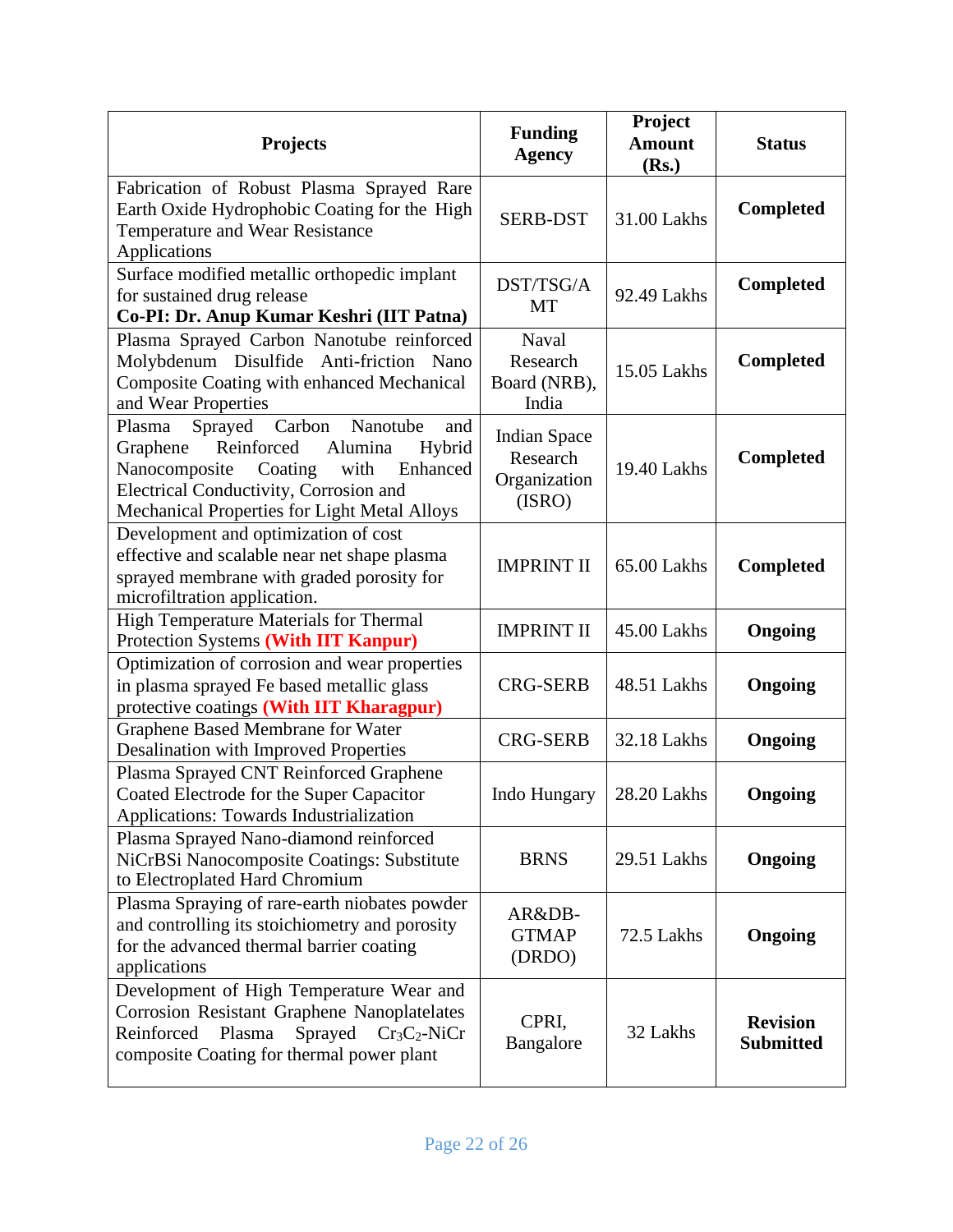#### **CONSULTANCY (SANCTIONED/UNDER CONSIDERATION)**

| <b>Consultancy</b>                                                                                                                                                   | <b>Funding</b><br><b>Agency</b>                                | Project<br><b>Amount</b><br>(Rs.) | <b>Status</b>    |
|----------------------------------------------------------------------------------------------------------------------------------------------------------------------|----------------------------------------------------------------|-----------------------------------|------------------|
| Development of Plasma Spray Process Maps for<br>Various Powders Developed by Carborundum<br>Universal Limited (CUMI)                                                 | Carborundum<br>Universal<br>Limited (CUMI)                     | 8 Lakhs                           | <b>Completed</b> |
| Fabrication of Plasma Sprayed Coating with<br><b>Improved Thermal Shock Resistance, Non</b><br>Wetability to Molten Iron/Slag and Moderate<br><b>Wear Resistance</b> | <b>Tata Steel</b>                                              | 8 Lakhs                           | <b>Completed</b> |
| Process Map of Plasma sprayed Iron Based<br>Coating                                                                                                                  | <b>Tata Steel</b>                                              | 12 Lakhs                          | <b>Completed</b> |
| Plasma Sprayed Nanostructured Coating                                                                                                                                | <b>Tata Steel</b>                                              | 12.5 Lakhs                        | <b>Completed</b> |
| Plasma Sprayed Hydrophobic Coating                                                                                                                                   | <b>Tata Steel</b>                                              | 12.5 Lakhs                        | <b>Completed</b> |
| Establishing the Plasma process parameters for<br>CUMI's GNPs, Al2O3-GNPs and YSZ-GNPs<br>powder                                                                     | Carborundum<br>Universal Limted                                | 15.0 Lakhs                        | Ongoing          |
| Developing Plasma spray Coating on<br><b>Commercial Scale</b>                                                                                                        | Associated<br>Plasmatron Private 17.0 Lakhs<br>Limited, Mumbai |                                   | Ongoing          |

### **PROJECTS (SUBMITTED/ UNDER REVIEW)**

1. Project Submitted to Advanced Manufacturing Technology (AMT), DST for **Centre of Excellence at IIT Patna** in Wear and Corrosion Resistant Coatings Technology

Total Project Cost: 5.78 Crores Industry Commitment: 89 Lakhs In-Cash: 45 Lakhs, from Applied Materials Pvt. Ltd. In-Cash: 24 Lakhs, from Tata Steel. Ltd. In-Kind 20 Lakhs from Associated Plasmatron Pvt Ltd.

Other Institute Involved: AIIMS Patna, NIT Patna, IIT Dhanbad, CMERI Durgapur

- 2. Project Submitted to Technology Development Programme (TDP), DST for Low cost gram scale high quality and defect free graphene by scalable Plasma spraying, (Industry Partner Associated Plasmatron Pvt Ltd.) Total Project Cost: 1.96 Crores
- 3. Project Submitted to Water Technology of India, DST, Development of Robust and Superhydrophobic Plasma Sprayed Graphene reinforced TiAl Intermetallic membranes with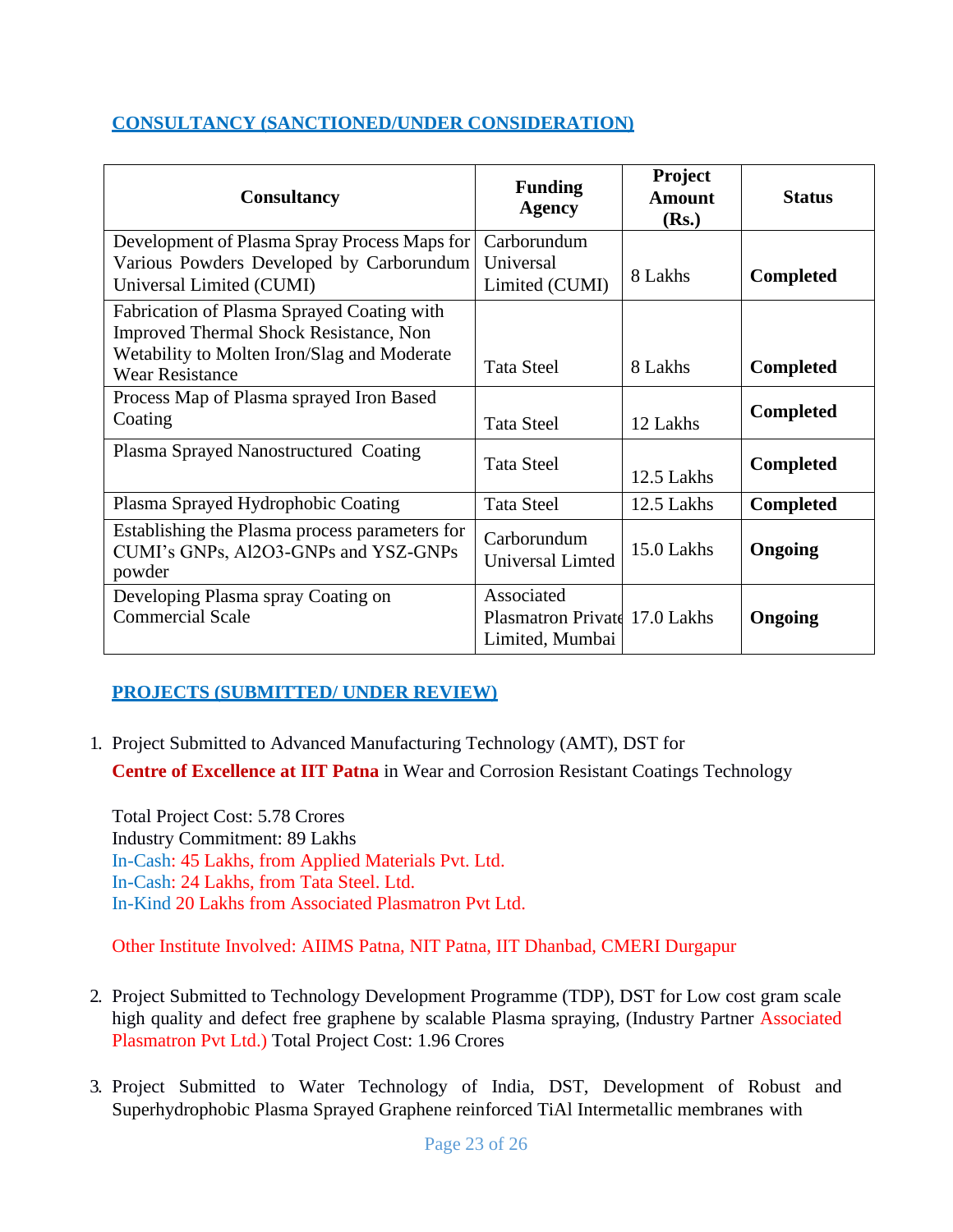improved Desalination in Membrane Distillation, (Industry Partner Associated Plasmatron Pvt Ltd.) Total Project Cost: 64 Lakhs

### **DOCTORAL STUDENTS**

| <b>Students</b>                                                 | <b>Dissertation Title</b>                                                          | <b>Status</b>                |
|-----------------------------------------------------------------|------------------------------------------------------------------------------------|------------------------------|
| Mr. Sribalaji M                                                 | <b>Ultra-High Temperature Ceramics</b>                                             | Graduated-2018<br>(December) |
| Mr. Asiq Rahman                                                 | Plasma Sprayed Hydrophobic Coating                                                 | Graduated-2019<br>(December) |
| Ms. Swarnima Singh                                              | Plasma Sprayed Hydroxyapatite Coating                                              | Graduated-2020<br>(January)  |
| Ms. Nitika Kundan (Co-PI)<br><b>MNIT Jaipur</b>                 | <b>High Entropy Alloys</b>                                                         | Graduated-2019 (June)        |
| Mr. Biswajyoti Mukherjee                                        | Plasma Sprayed CNT & Graphene hybrid<br>Nanocomposite                              | March 2022                   |
| Mr. Aminul Islam                                                | Surface modified metallic orthopedic imp<br>for sustained drug release             | March 2022                   |
| Mr. Krishna Kant Pandey                                         | Plasma Sprayed coating for Superlubricity                                          | Ongoing                      |
| Mr. Pushpender Singh                                            | Plasma Sprayed La <sub>2</sub> Ce <sub>2</sub> O <sub>7</sub> coating              | Ongoing                      |
| Mr. Sabyasachi Shit                                             | Plasma sprayed Graphene Coating                                                    | Ongoing                      |
| Mr. Vijay Kumar                                                 | Plasma spray exfoliation of $MoS2$                                                 | Ongoing                      |
| Mr. Sai Kiran (CRG-<br>SERB)                                    | Plasma Sprayed Graphene Membrane                                                   | Ongoing                      |
| Mr. Niranjan (Indo-<br>Hungary)                                 | Plasma sprayed CNT Reinforced Graphene<br>Coated Electrode for the Super Capacitor | Ongoing                      |
| DRDO)                                                           | Mr. Rahul Kumar (AR&DB, Plasma sprayed Thermal Barrier Coating                     | On-Going                     |
| Mr. Satish Indupuri<br>(AR&DB, DRDO)                            | Plasma sprayed Thermal Barrier Coating                                             | Ongoing                      |
| Mr. Abhishek Grain (JRF-<br>BRNS) Offer letter will be<br>sent. | Plasma Sprayed NiCrBSi powder                                                      | On-going                     |

### **M.TECH. STUDENTS**

| <b>Students</b> |  | <b>Dissertation Title</b>                                                                                   |  | <b>Status</b> |
|-----------------|--|-------------------------------------------------------------------------------------------------------------|--|---------------|
| Mr. Amit Kumar  |  | Fabrication of $Al_2O_3 - Y_2O_3$ stabilized $ZrO_2$<br>composite by slip casting method for wear resistant |  | Completed     |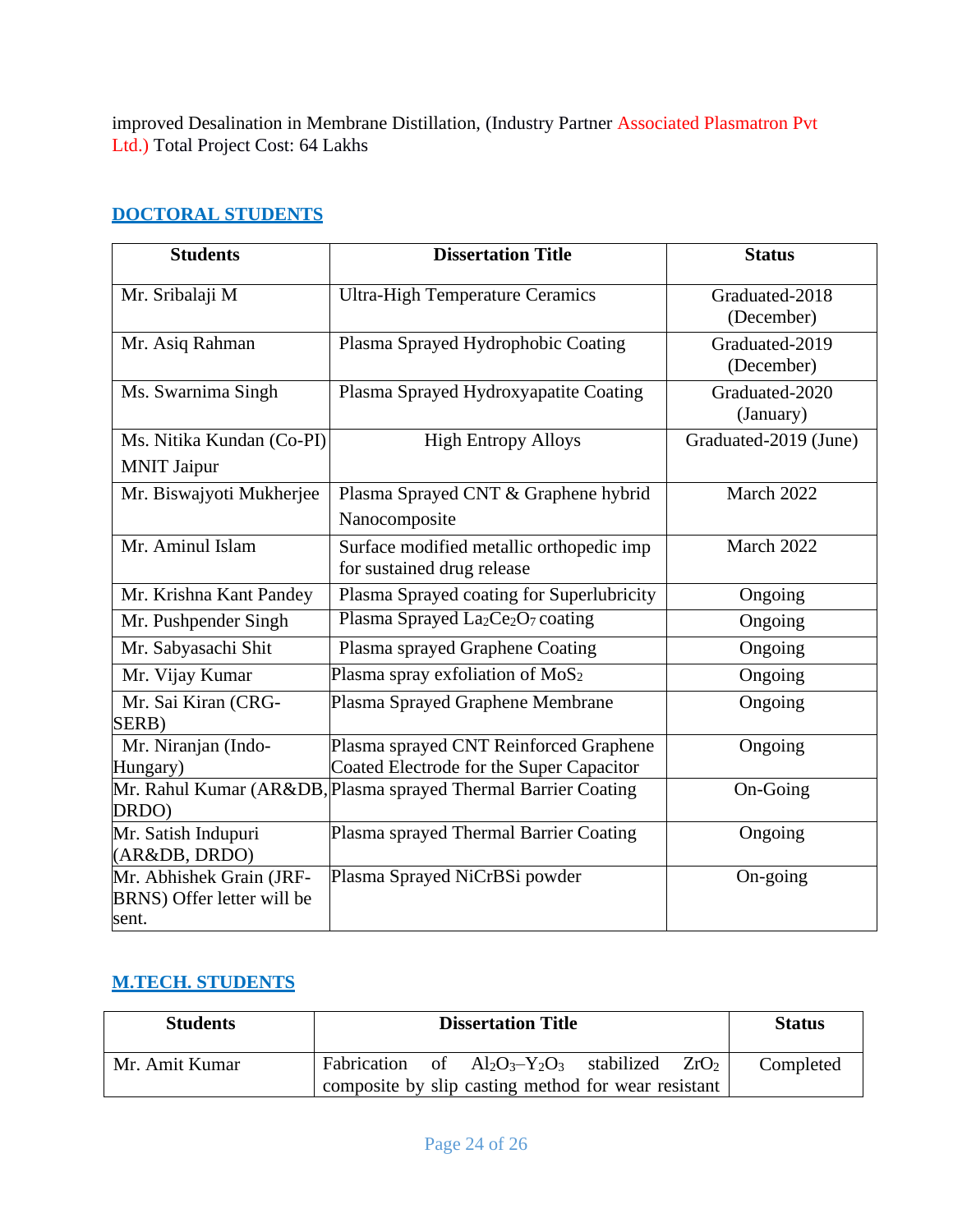|                            | applications                                                                                                             |           |
|----------------------------|--------------------------------------------------------------------------------------------------------------------------|-----------|
| Mr. Anil Kumar             | Polymer composite for sound reduction in electrical<br>machinery                                                         | Completed |
| Mr. Rishi Kumar Gupta      | Fabrication of $Al_2O_3$ - $ZrO_2$ -TiB <sub>2</sub> wear resistant<br>ceramic composites for bowl mill roll application | Completed |
| Mr. Yashanshu Dixit        | Development of corrosion resistant hydrophobic<br>coating on 304 stainless steel                                         | Completed |
| Ms. Nishtha Singh          | Fabrication and characterizations of spark plasma<br>sintered TiC-WC-CNT composites                                      | Completed |
| Mr. Mayank Kumar<br>Pandey | Damping behavior of plasma sprayed AlO <sub>3</sub> -CNT -<br><b>GNP</b> coating                                         | Completed |
| Mr. Rishow Kumar           | In-situ Tensile behavior of Plasma sprayed Ni-Al<br>coating                                                              | Completed |
| Ms. Sony Priyadershini     | Wear behavior of Plasma sprayed AlO <sub>3</sub> -CNT -GNP<br>coating                                                    | Completed |
| Mr. Rakesh Kumar           | Plasma sprayed graphene reinforced ceria coating<br>with excellent corrosion resistant property                          | Completed |
| Mr. Rohit Gupta            | In-situ synthesis of Titanium nitride coatings by<br>shroud-reactive plasma spraying                                     | Completed |
| Mr. Shrestha Ranjan        | High temperature tribologicalbehaviour of titanium<br>nitride coatings prepared by shroud-reactive plasma<br>spraying    | Completed |
| Mr. Ravi Singh             | In-Situ mechanical behavior of single splats prepared<br>with hybrid GNP & CNT reinforced in Alumina                     | Completed |
| Mr. Bihar Gaurav           | Role of carbon nanotube on mechanical properties of<br>plasma sprayed Alumina-titania coating                            | Completed |
| Dipak Kumar Shukla         | Plasma sprayed Ceramic Coatings                                                                                          | Completed |
| Rahul Verma                | Plasma sprayed Single Splat                                                                                              | Completed |
| <b>Sumit Choudhary</b>     | Plasma sprayed Thermal Barrier Coating                                                                                   | Completed |
| Shubham                    | Plasma sprayed Graphene Oxide coating                                                                                    | Completed |
| Kumar Vishwakarma          |                                                                                                                          |           |
| Rahul Kumar                | Plasma sprayed CrN Coating                                                                                               | Completed |
| Ravi Ranjan                | Plasma Sprayed AlN Coating                                                                                               | Completed |
| Aakash M Nair              | Plasma Sprayed Ceramic Coating                                                                                           | On-Going  |
| Deepak Kumar               | Plasma Sprayed Metallic Coating                                                                                          | On-Going  |
| Kamlesh Kumar Mirche       | Plasma Sprayed GNP reinforced ceramic coating                                                                            | On-Going  |
| ShubhendraShivam Maury     | Plasma Sprayed ND reinforced ceramic coating                                                                             | On-Going  |
| Sudha Kumari               | Plasma Sprayed ND reinforced metallic coating                                                                            | On-Going  |